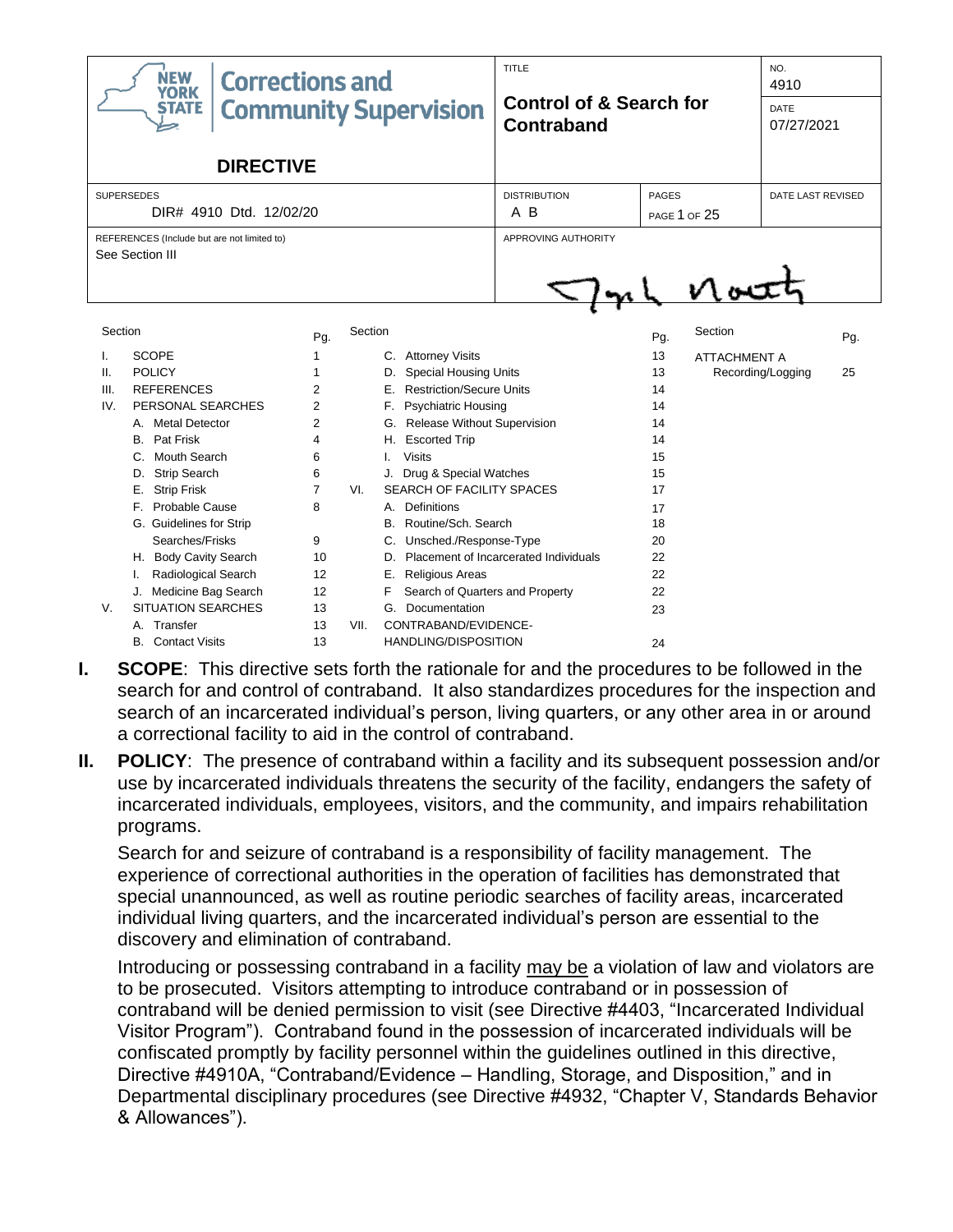It is important that inspections and searches be properly carried out by designated personnel. It is equally important that they be well supervised and accomplished in a timely and orderly fashion.

## **III. REFERENCES**

- NYS Penal Law Part 3, Title L, Section 210.45, "Making a Punishable False Written Statement"
- 7 NYCRR, Chapter IV, Part 200, "Entrance to a Correctional Facility"
- ACA Expected Practices
	- o 5-ACI-3A-12, 5-ACI-3A-19, 5-ACI-3A-20, 5-ACI-3A-21, 5-ACI-3D-08, 5-ACI-3D-17, 5- ACI-5A-01
	- o 2-CO-3A-01, 2-CO-3C-01
	- o 2-CI-2B-1, 2-CI-2B-2
	- o 1-ABC-3A-12, 1-ABC-3A-17, 1-ABC-3A-18, 1-ABC-3A-19
- Directives #4004, #4006, #4027B, #4091, #4403, #4910A, #4913, #4932, #4938, #4944
- Health Services Policy #1.31A, #1.37
- **IV. PERSONAL SEARCHES**: Searching an incarcerated individual's person is sound correctional practice and a necessary element of contraband control. The employee conducting a personal search must assure its thoroughness and not offend the dignity of the incarcerated individual being searched. Staff must refrain from demeaning references to gender, sexually suggestive or derogatory comments about body or clothing, and obscene language or gestures during these searches as well as during other encounters with incarcerated individuals.
	- A. Metal Detector Search
		- 1. Definition: A metal detector search means a search in which an incarcerated individual is passed through a metal detector, or in which a handheld metal detector is passed over an incarcerated individual's person, or an incarcerated individual is required to sit in a Body Orifice Scanning System (BOSS) chair, or required to pass through a Cellsense unit to determine whether there are metal objects in their clothing, or attached to or concealed within their body.
		- 2. Application
			- a. An incarcerated individual, even under escort, will be subjected to a metal detector search:
				- (1) Upon reception into the Department of Corrections and Community Supervision (DOCCS) or return to DOCCS custody from outside agencies, return from temporary release, or as a returned absconder, etc.
				- (2) Prior to transfer from one facility to another, and at the receiving facility following transfer.
				- (3) Prior to a visit in a maximum or a medium correctional facility.
				- (4) After a contact visit or attending any facility affair where family and visitors are present.
				- (5) Upon admission to a special housing unit, work release restriction unit, or psychiatric housing unit.
				- (6) Prior to an outside trip (e.g., medical, court, funeral/sickbed) and upon return to the facility.
				- (7) All incarcerated individuals will pass through a walk-through metal detector prior to leaving an industry area even if under escort.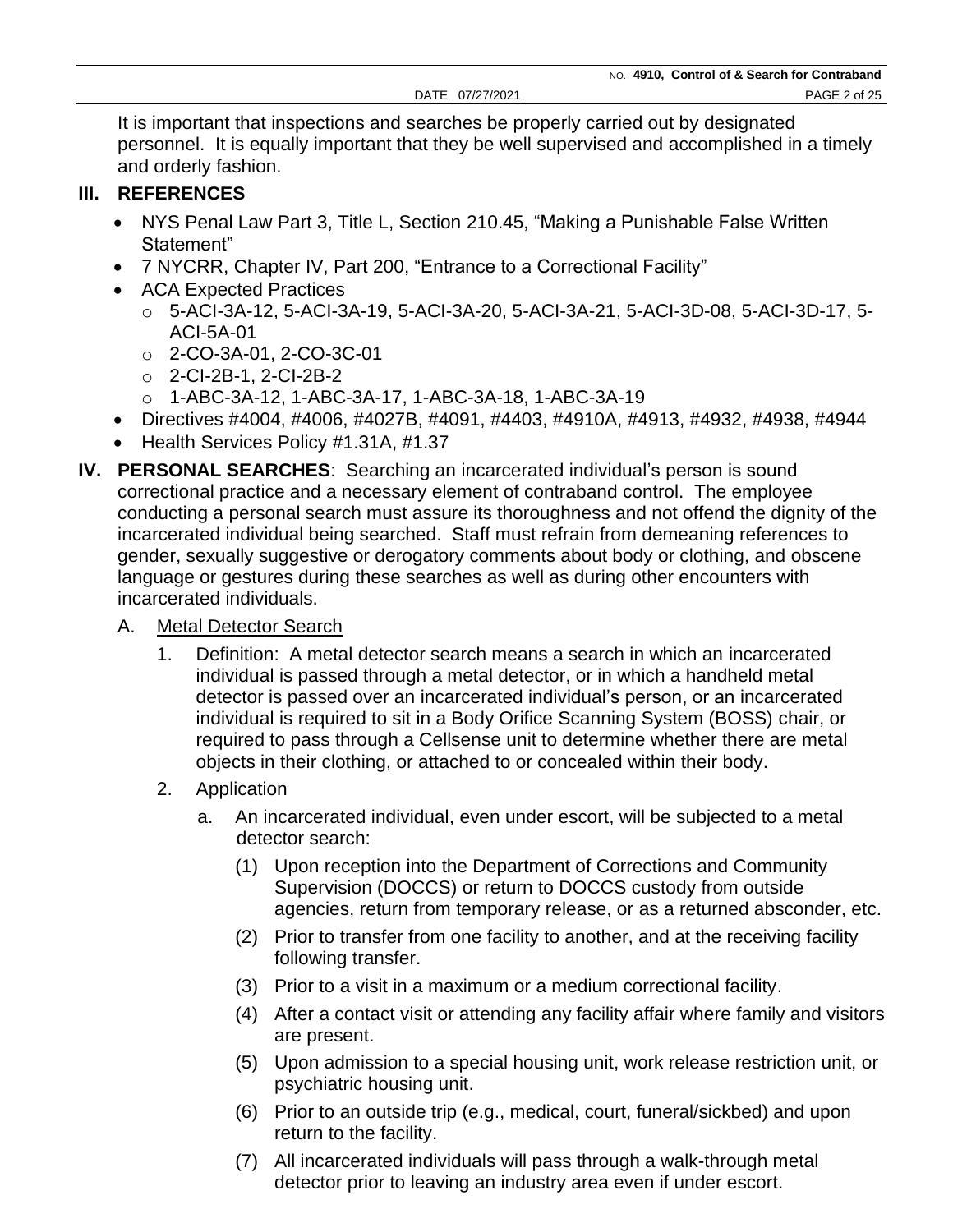- (8) All incarcerated individuals will undergo a metal detector search (handheld, walk-through, Cellsense, BOSS chair, etc.) prior to leaving a vocational area even if under escort.
- (9) Entering and leaving the facility on outside work details.
- b. An incarcerated individual, even under escort, may be subjected to a metal detector search:
	- (1) Going to and from work, housing, medical, and program areas.
	- (2) In conjunction with a pat frisk (as described in subsection IV-B).
	- (3) Meeting with or in the presence of Departmental officials or visitors.
	- (4) As directed or authorized by supervisory staff.
- c. Procedure for an incarcerated individual with a "specific implanted medical electronic device":
	- (1) Should an incarcerated individual inform staff that they have a specific implanted medical electronic device and choose not to pass through the walk-through metal detector, the Officer in charge shall verify their medical permit. If the incarcerated individual is not in possession of the medical permit, the facility Health Services Unit will be contacted to verify the incarcerated individual's claim. Any discrepancies shall be reported to the Area Supervisor.
	- (2) Once frisking staff are satisfied that the incarcerated individual has such an implanted device, the incarcerated individual, if necessary, should be directed to stand to the side or in an area designated to wait for further processing so as not to hold up the process of others being searched.
	- (3) The incarcerated individual shall be pat frisked and subjected to a handheld metal detector search, BOSS chair search, or pass through a Cellsense unit as appropriate. Staff shall not conduct the search in close proximity to the implanted medical electronic device, with the exception of the Cellsense unit.
	- (4) Should frisking staff be unable to clear the incarcerated individual at the conclusion of the above search/frisk methods, a visual inspection of the area in question or further processing may be warranted in accordance with Section IV-F of this directive, as authorized by a Sergeant or higherranking Officer.
	- (5) The Area Supervisor shall be notified when an incarcerated individual claiming to have a specific implanted medical electronic device is not in possession of a medical permit or is unable to provide it and confirmation cannot be obtained through the facility Health Services Unit. The incarcerated individual shall **not** be required to pass through a walkthrough metal detector and will be processed as indicated above. All attempts shall be made to ascertain the legitimacy of the incarcerated individual's claim.
- d. Whenever a metal detector search is conducted in conjunction with a strip frisk/strip search, the lower abdomen, groin, and anal areas will be scanned with the incarcerated individual wearing at least their undergarments.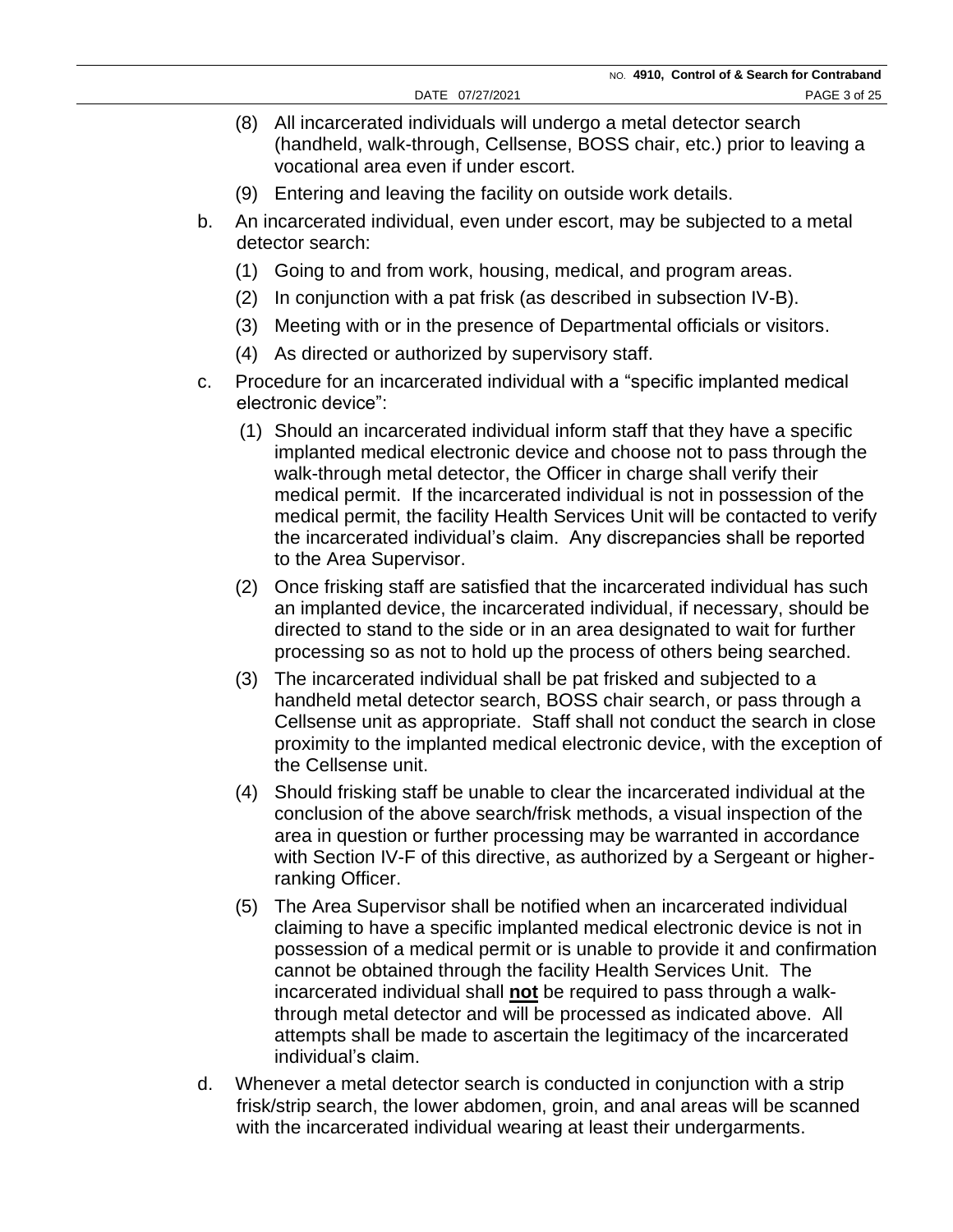- e. Whenever the BOSS chair is used in conjunction with a strip search or a strip frisk, the incarcerated individual will be required to sit in the device fully clothed (i.e., wearing standard undergarments, pants, and shirt - no coat).
- B. Pat Frisk
	- 1. Definition: A pat frisk means a search by hand of an incarcerated individual's person and their clothes, while the incarcerated individual is clothed, except that the incarcerated individual shall be required to remove their coat, hat, and shoes. The incarcerated individual will be required to run their fingers through their hair and spread their fingers for visual inspection. If the incarcerated individual's hairstyle is of a style which makes a visual inspection virtually impossible, a hand scanner or any other appropriate tool (e.g., plastic comb, pick, etc.) will be utilized to probe the hair for the purpose of detecting contraband. The search shall include searching into the incarcerated individual's clothing. Contact through the clothing with the genitalia, groin, breast, inner thigh, and buttocks is a necessary component of a thorough pat frisk. However, staff must avoid any penetration of the anal or genital opening through the clothing during a pat frisk.

Staff must not lift or otherwise manipulate the genitalia during a pat frisk. Requiring an incarcerated individual to open their mouth is not part of a pat frisk (see subsection IV-C).

- 2. Application
	- a. A pat frisk shall be made of incarcerated individuals:
		- (1) To be interviewed by Departmental officials, the Board of Parole, or official visitors.
		- (2) Entering the visiting room (except at community-based facilities).
		- (3) When the entire or an individual area of the facility or living quarters are searched.
		- (4) Going to and returning from outside work detail.
		- (5) When there is an articulable basis to suspect that an incarcerated individual may be in possession of contraband.
		- (6) As directed or authorized by supervisory staff.
	- b. A pat frisk may be made of incarcerated individuals:
		- (1) Going to and returning from housing areas.
		- (2) En route to and from program and recreation areas.

NOTE: Use of a handheld metal detector is always appropriate to supplement the pat frisk.

- 3. Cross-Gender Pat Frisks
	- a. Male Incarcerated Individuals: Pat frisks will be performed by Officers regardless of gender. However, a female Officer shall not perform a nonemergency pat frisk of any male Muslim incarcerated individual over the objection of the incarcerated individual if a male Officer is present at the location where the pat frisk is to be conducted and is available to perform the pat frisk. This in no way restricts the ability of a female Officer to perform a pat frisk on a male Muslim incarcerated individual when there is an articulable basis to suspect that the incarcerated individual may possess contraband, or in emergency situations.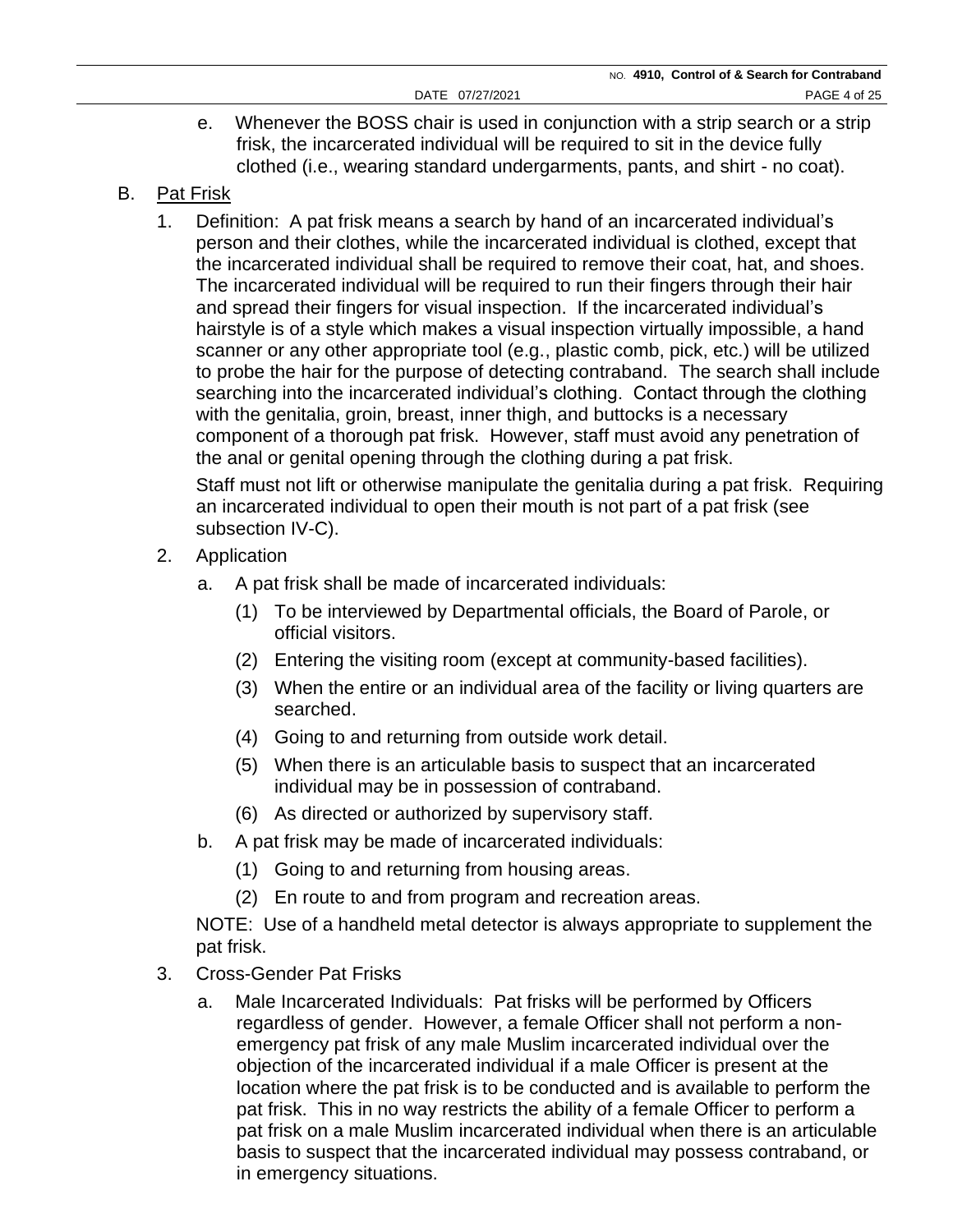- b. Female Incarcerated Individuals
	- (1) Facilities shall not permit cross-gender pat frisks of female incarcerated individuals, absent exigent circumstances. Facilities shall not restrict female incarcerated individuals' access to regularly available programming or other out-of-cell opportunities in order to comply with this provision.

Exigent circumstances mean any set of temporary and unforeseen circumstances that require immediate action in order to combat a threat to the security or institutional order of a facility. When exigent circumstances require the cross-gender pat frisk of female incarcerated individuals, the provisions of subsection IV-B-3-b-2 will be followed.

(2) A male Officer may perform emergency pat frisks of female incarcerated individuals when exigent circumstances exist and a female Officer is not present at the location where the frisk is to be conducted or, if present, is not available to perform the pat frisk. When a male Officer performs emergency pat frisks of female incarcerated individuals when exigent circumstances exist and no female Officers are available, then the pat frisk shall be conducted in a location where there is regular access and traffic by staff, incarcerated individuals, or both rather than in a more remote or less traveled area. In facilities with CCTV capabilities, pat frisks should also be conducted in the area where a camera is present.

NOTE: When a male Officer is to conduct a pat frisk of a female incarcerated individual, the male Officer shall record the date, time, place, and the reason for the pat frisk on [Form #1140CGPF,](https://doccs.ny.gov/directives/Frm1140C.pdf) "Report of Cross Gender Pat Frisk – Female Incarcerated Individual."

- (3) When a male Officer pat frisks a female incarcerated individual, the Officer shall not use the palm of the hand when frisking the clothed breast area of the female incarcerated individual. Instead, the Officer shall use the back and side of the hand only and shall use care not to pat the clothed nipples of the incarcerated individual. When frisking the clothed upper thigh of a female incarcerated individual, a male Officer shall use care not to pat the clothed genital area of the incarcerated individual. The Officer shall conduct himself professionally, alert to the perceived sensitive nature of the cross-gender pat frisk.
- c. Transgender Incarcerated Individuals
	- (1) Any incarcerated individual who is to be pat frisked, who has Gender Dysphoria, is intersex, or who is transgender and has a permit to possess and wear gender affirming/transgender clothing, may request that a Correction Officer of the incarcerated individual's preferred gender conduct the pat frisk. It is the policy of the Department to honor that request whenever possible, as determined by the Area Supervisor.
	- (2) Except as provided in subparagraph (3) below, an Officer shall not perform a non-emergency pat frisk of an incarcerated individual who has been issued a permit to possess and wear gender affirming/transgender clothing over their objection when:
		- (a) The incarcerated individual presents their permit to possess and wear gender affirming/transgender clothing and requests to be pat frisked by an Officer of a specified gender.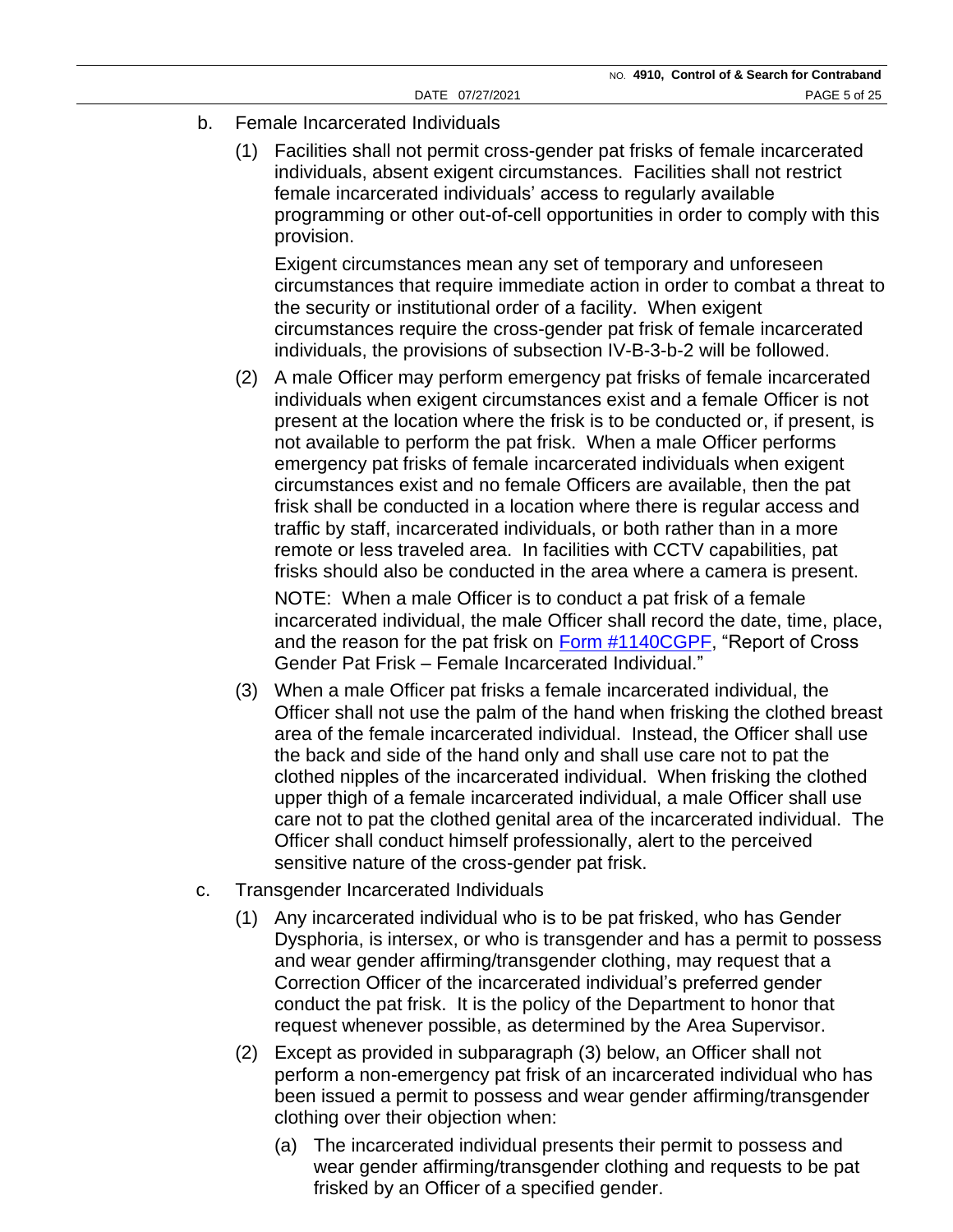- (b) An Officer of the specified gender is present at the location where the pat frisk is to be conducted and is available to perform the pat frisk.
- (3) Notwithstanding the provisions of subparagraph (2) above, an Officer may pat frisk an incarcerated individual who has been issued a permit to possess and wear gender affirming/transgender clothing over their objection where exigent circumstances exist and an Officer of the specified gender is not present at the location where the pat frisk is to be conducted or, if present, is not available to perform the pat frisk.
- (4) When a male Officer pat frisks an incarcerated individual who has been issued a permit to possess and wear gender affirming/transgender clothing, the male Officer shall not use the palm of his hand when frisking the clothed breast area of the incarcerated individual. Instead, a male Officer shall use the back and side of his hand only and shall use care not to pat the clothed nipples of the incarcerated individual. This limitation is not applicable to a female Officer conducting a pat frisk on the incarcerated individual.
- (5) When frisking the clothed inner thigh, groin, or buttocks, an Officer shall use care not to penetrate any genital opening of the incarcerated individual. All Officers shall conduct themselves professionally, alert to the perceived sensitive nature of the frisk.
- (6) When an Officer conducts a frisk of an incarcerated individual who has been issued a permit to possess and wear gender affirming/transgender clothing over their objection, the Officer shall record the date, time, place, and the reason for the pat frisk on [Form #1140CGPF-T,](https://doccs.ny.gov/directives/frm1140CGPF-T.pdf) "Report of Cross Gender Pat Frisk – Transgender Incarcerated individual."

# C. Mouth Search

- 1. Definition: A mouth search means a visual inspection of an incarcerated individual's mouth. An incarcerated individual will be required to open their mouth, remove any dentures, move the tongue up and down and from side to side; using a weak hand, pull down the lower lip, and then pull up the upper lip, exposing the gums.
- 2. Application: Except as conducted pursuant to an authorized strip frisk (see subsection IV-E below), an Officer may conduct a mouth search only upon reasonable suspicion that the incarcerated individual may have contraband concealed in their mouth.

Reasonable suspicion may be drawn from an unnatural facial appearance or unnatural sound when talking; or from refusal to talk; or by observing the incarcerated individual putting their hand or fingers in their mouth; or by receipt of information from a reliable informant that the incarcerated individual may be concealing contraband in their mouth.

#### D. Strip Search

1. Definition: A strip search means a search of an incarcerated individual's clothes once they are removed and a visual inspection of the incarcerated individual's naked body.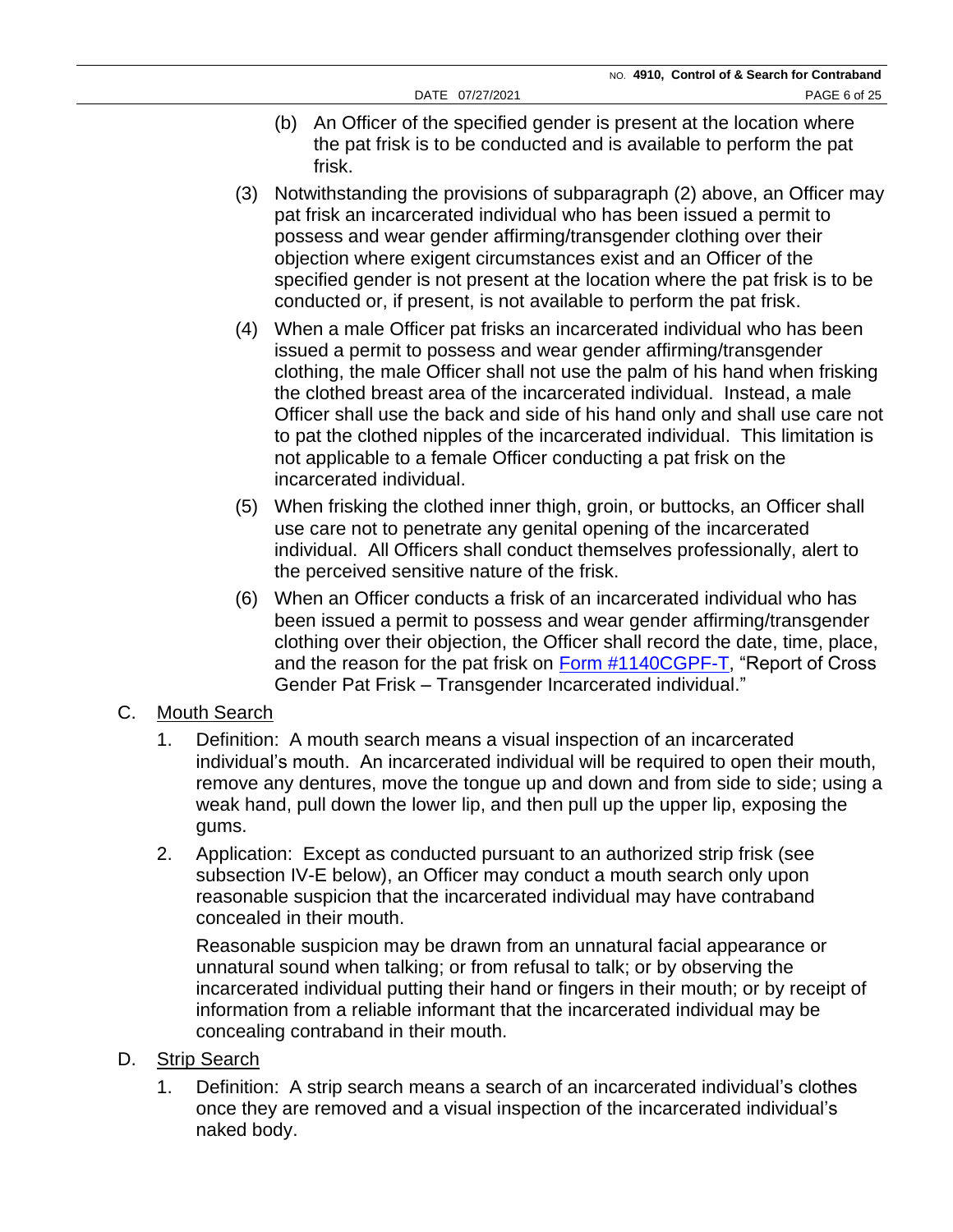Except as noted, the incarcerated individual is not required to display body cavities or perform any other physical acts as described under "Strip Frisk" in subsection IV-E. However, the incarcerated individual may be subjected to an inspection of their mouth, ears, hair, hands, armpits, and feet as part of a routine block search (see subsection VI-B).

- 2. If the incarcerated individual's hairstyle is of a style which makes a visual inspection virtually impossible, a hand scanner or any other appropriate tool (e.g., plastic comb, pick, etc.) will be utilized to probe the hair for the purpose of detecting contraband. Application: A strip search may be made of incarcerated individuals:
	- a. When specifically authorized (see Sections V and VI) or upon a finding of probable cause (see subsection IV-F).
	- b. Only in accordance with the strip search/strip frisk guidelines (see subsection IV-G).

NOTE: When conducting a visual inspection/body check of an incarcerated individual assigned to a male correctional facility who has been issued a permit to possess and wear a bra (such as an incarcerated individual diagnosed with Gender Dysphoria/GID or who has breast development), or an incarcerated individual assigned to a female correctional facility who has been diagnosed with Gender Dysphoria/GID, and the Area Supervisor determines further inspection is necessary (e.g., looking for injuries), such visual inspection shall be performed outside the presence of other incarcerated individuals. Absent probable cause, the incarcerated individual will not be required to remove the bra or undershorts/underwear. A supervisor of the rank of Sergeant or above shall be present when the removal of the bra is required.

# E. Strip Frisk

1. Definition: A strip frisk means a search of an incarcerated individual's clothes and body, including a visual inspection of body cavities. For a male, this involves one or more of the following procedures: a mouth search\*, running his hands through his hair, allowing his ears to be visually examined\*\*, lifting his arms to expose his armpits, lifting his testicles to expose the area behind his testicles, and bending over and spreading his buttocks to expose his anus to the frisking Officer\*\*\*. For females, the procedures are similar except that females must also squat to expose the vagina.

\*Mouth Search: Before removing his shorts (for men) or her bra and panties (for women and those incarcerated individuals in a male correctional facility who have been issued a permit to possess and wear a bra), an incarcerated individual will be required to open their mouth, remove any dentures, and move the tongue up and down and from side to side; using a weak hand, pull down the lower lip, and then pull up the upper lip, exposing the gums.

\*\*If the incarcerated individual's hairstyle is of a style which makes a visual inspection virtually impossible, a hand scanner or any other appropriate tool (e.g., plastic comb, pick, etc.) will be utilized to probe the hair for the purpose of detecting contraband.

\*\*\*An uncircumcised male incarcerated individual will not be required to pull the foreskin of the penis back unless there is reasonable suspicion that contraband is concealed underneath the skin. Staff will provide written documentation articulating the basis of the suspicion and outcome of the frisk. This memorandum will be submitted to the Captain or equivalent Security Supervisor for review.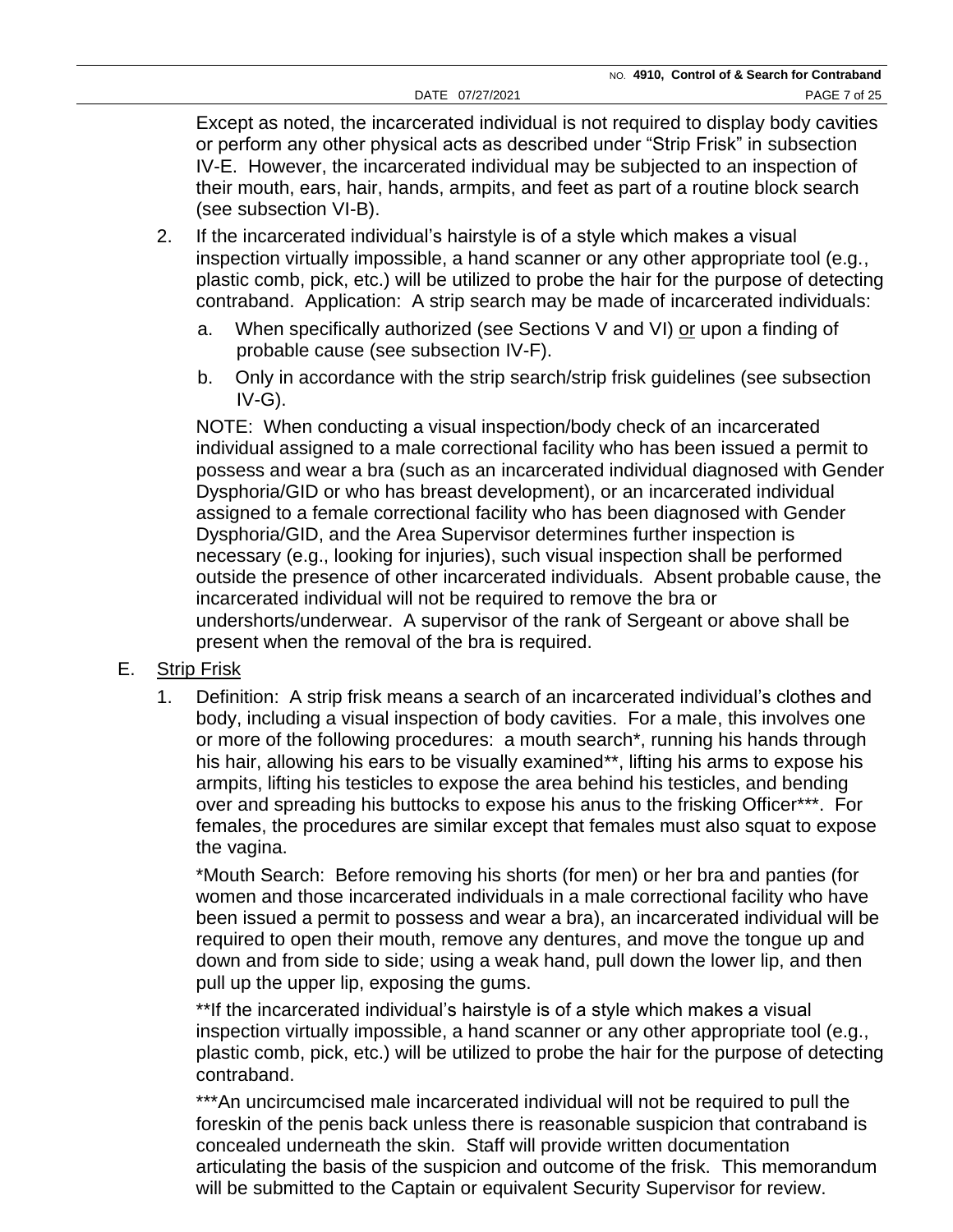NOTE: A strip frisk of an incarcerated individual who has been diagnosed with Gender Dysphoria shall presumptively be conducted by staff of the same gender as the gender classification of the facility.

This presumption is subject to review by Central Office on a case-by-case basis following an incarcerated individual's transfer to a facility consistent with their gender identification or identification of other factors that may warrant a different determination. Staff shall apply procedures as appropriate based upon the anatomy of the incarcerated individual. The facility (administration/security) shall not search or physically examine a transgender or intersex incarcerated individual for the sole purpose of determining the incarcerated individual's genital status.

If the incarcerated individual's genital status is unknown, a medical provider may determine the incarcerated individual's genital status during conversations with the incarcerated individual, by reviewing medical records, or, if necessary, by learning that information as part of a broader medical examination conducted in private by a medical practitioner.

- 2. Application: A strip frisk may be made of incarcerated individuals:
	- a. When specifically authorized (see Sections V and VI) or upon a finding of probable cause (see subsection IV-F).
	- b. Only in accordance with the strip search/strip frisk guidelines (see subsection IV-G).
- F. "Probable Cause" for Strip Search or Strip Frisk
	- 1. Where an Officer believes an incarcerated individual is hiding contraband on their body or in anal, genital, or other body cavities, the Officer must report this to a Sergeant or higher-ranking Officer to secure permission to conduct a strip frisk.
	- 2. A Sergeant or higher-ranking Officer has "probable cause" when they have information that would lead a reasonable person who possesses the same expertise as the official to believe under the circumstances that the incarcerated individual is hiding contraband on their body or in the anal, genital, or other body cavity area. Mere suspicion or belief, unsupported by articulable fact, is insufficient.
	- 3. If the Sergeant or higher-ranking Officer finds probable cause and directs the Officer to proceed with a strip search or strip frisk, they must record the reason for finding probable cause on [Form #1140,](https://doccs.ny.gov/directives/Frm1140.pdf) "Report of Strip Search or Strip Frisk." This report also documents the incarcerated individual's name and number, the time, place, and type (strip search or strip frisk) of search, whether force was used, the name and rank(s) of person(s) conducting and present at the search, and the results of the search. **The Sergeant or higher-ranking Officer must sign this report**.
- G. Guidelines for Strip Searches/Strip Frisks
	- 1. Staff Demeanor
		- a. Only a Correction Officer who is conducting the frisk and a supervisor of the rank of Sergeant or above may be present and able to see the incarcerated individual during a strip search or strip frisk unless: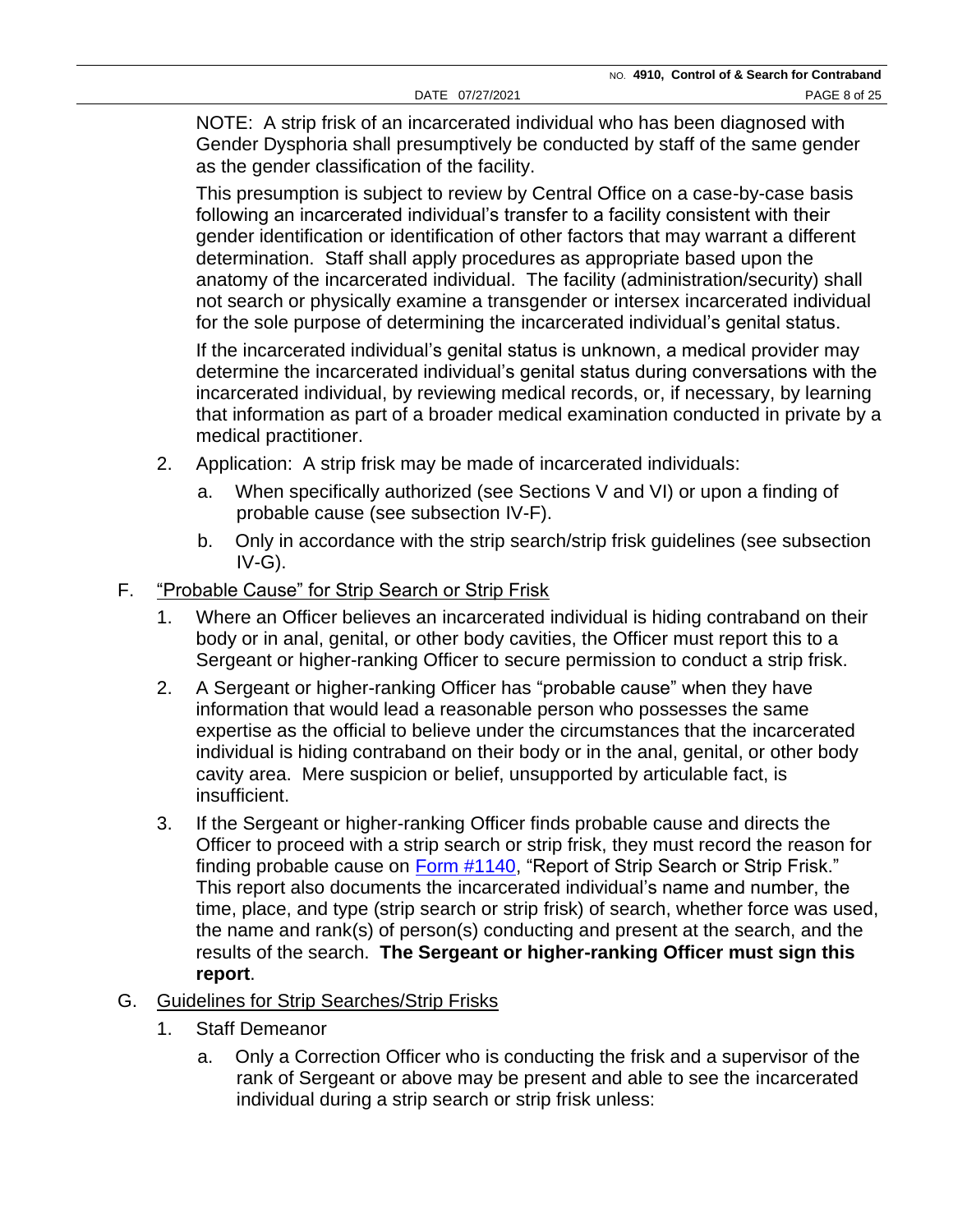- (1) An incarcerated individual has a record of resistance to strip searches, strip frisks, or a record of assaults or attempted assaults on Correction Officers, or the incarcerated individual indicates they will actively resist the search.
- (2) A major disturbance of the facility requires that incarcerated individuals be held and searched in groups.
- (3) The incarcerated individual is a possible victim of sexual abuse and is being strip frisked\* prior to transportation to an outside hospital (in this particular case, a Health Services provider shall be present, if available).

\*NOTE: Directive #4027B, "Sexual Abuse Reporting & Investigation – Incarcerated Individual-on-Incarcerated Individual," provides additional guidance for strip frisks of sexual abuse victims.

- b. Strip searches or strip frisks shall be conducted by an Officer or employee of the same sex as the incarcerated individual being searched.
- c. In performing a strip search or strip frisk, Officers shall conduct themselves professionally. Officers shall be alert to the sensitive nature of the strip search or strip frisk and conduct such searches in a manner least degrading to all involved.
- 2. Location/Privacy
	- a. Every precaution shall be taken to conduct strip searches and strip frisks in an area or location which provides privacy.

In locations normally used for conducting strip searches or strip frisks, access and traffic by incarcerated individuals other than those being strip searched or strip frisked shall be limited to the extent possible.

When it is necessary to conduct a strip search or strip frisk outside the facility, the search or frisk shall be conducted in private.

- b. Strip searches or strip frisks shall be conducted in locations heated to a level of human comfort for disrobed persons.
- c. In locations normally used for strip searches or strip frisks, the floor shall have a covering sufficient to protect bare feet from the chill of the floor.
- d. In locations normally used for strip searches or strip frisks, provision shall be made for the placement of the incarcerated individual's clothing off the floor. If conducted elsewhere, provision shall be made for placement of the incarcerated individual's clothing off the floor.
- e. Locations normally used for strip searches or strip frisks shall be kept clean and free from dust and accumulations of dirt and grime. Such areas shall be cleaned at least once daily, either before commencing the day's strip searches or strip frisks, or at the conclusion of the day.
- 3. Incarcerated Individual-Staff Contact
	- a. When incarcerated individuals cooperate in the conduct of the strip search or strip frisk, the incarcerated individual's body shall not be touched except to run fingers through the incarcerated individual's hair if necessary.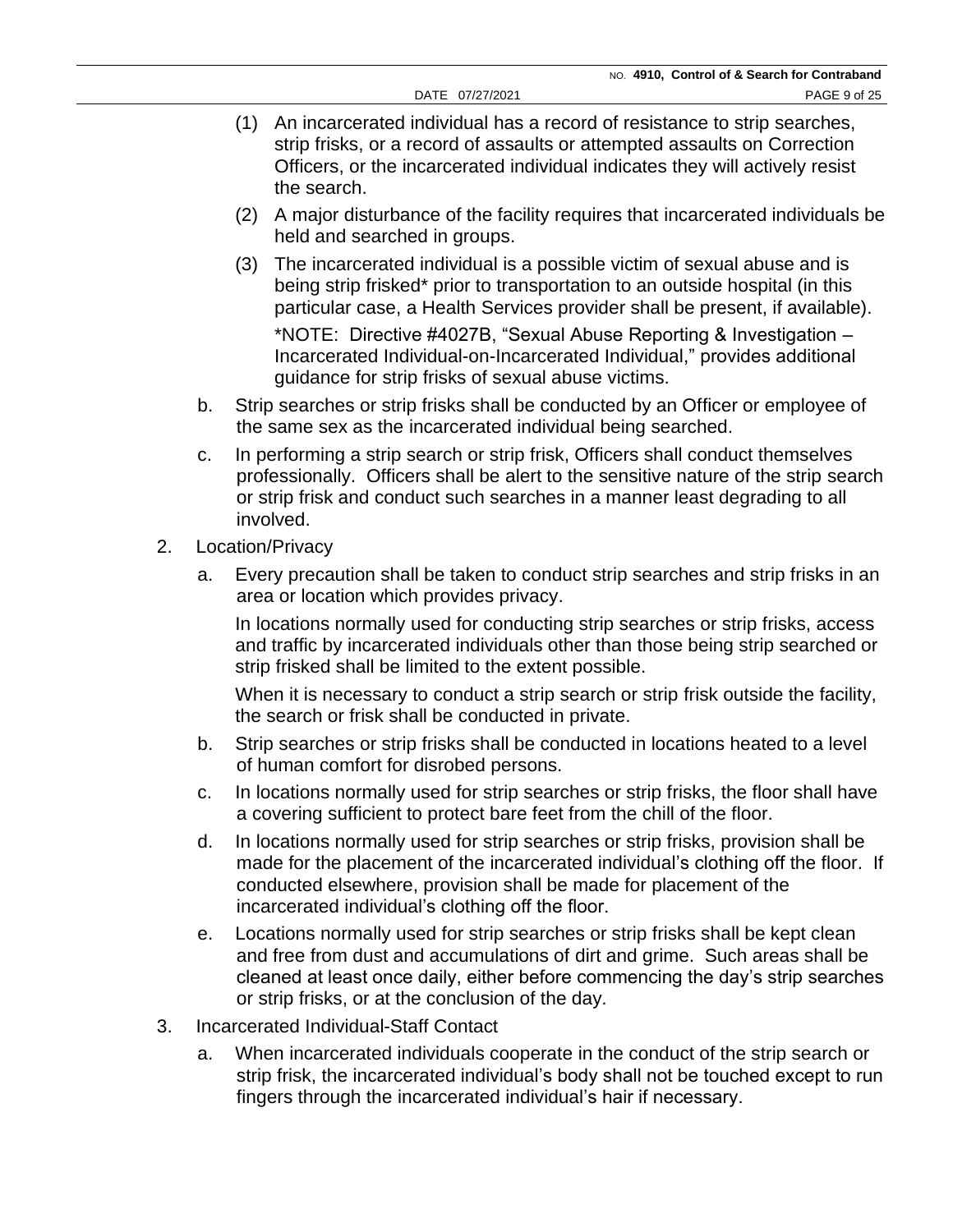- b. When conducting a strip frisk, visual inspection of the anal cavity shall be accomplished by having the incarcerated individual bend over and spread the buttocks. For purposes of visual inspection of the vagina, female incarcerated individuals shall squat and spread their legs.
- 4. Use of Force in the Conduct of a Strip Search or a Strip Frisk
	- a. When a strip search has been authorized by a supervisor of the rank of Sergeant or higher and the incarcerated individual refuses to submit to the search, a supervisor will be notified and the incarcerated individual's refusal will be considered to constitute probable cause to conduct a strip frisk.
	- b. If force is used to complete the strip frisk, the force used shall be in accordance with Directive #4944, "Use of Physical Force."
	- c. The incarcerated individual's clothing will be removed with the exception of undershorts for males, and bra and panties for females and those incarcerated individuals in a male correctional facility who have been issued a permit to possess and wear a bra. The incarcerated individual's mouth shall be forced open by an employee wearing disposable single-use plastic or rubber gloves for each incarcerated individual. Once the mouth inspection is complete, the undergarments will be removed and the remainder of the strip frisk completed.
	- d. The employee who spreads the incarcerated individual's buttocks for a visual examination of their anal cavity shall wear disposable single-use plastic or rubber gloves for each incarcerated individual.
	- e. Where force is used to perform a strip frisk, the incident shall be reported as set forth in Directive #4004, "Unusual Incident Report."
- 5. Documentation
	- a. [Form #2063,](https://doccs.ny.gov/directives/Frm2063.pdf) "Certificate of Search," is to be completed for all incarcerated individuals who, when leaving the facility, receive a strip frisk or strip search.
	- b. [Form #1140](https://doccs.ny.gov/directives/Frm1140.pdf) is to be completed for all incarcerated individuals who receive a strip frisk or strip search after a finding of probable cause.
	- c. A facility Captain or highest-ranking Security Supervisor shall be responsible for completing a monthly report of monitoring activities and submitting it to the Deputy Superintendent for Security (DSS) (or Superintendent in those facilities without a Deputy Superintendent for Security) for review, approval, and filing. These reports will be made available for review by visiting Central Office staff and submitted to Central Office upon request of the Director of CERT Operations.
- H. Body Cavity Search: (see Division of Health Services Policy 1.37, "Body Cavity Search")
	- 1. Definition: A body cavity search means a physical examination of an incarcerated individual's oral and/or genital cavities by a Primary Care Provider (PCP) (e.g., physician, nurse practitioner, physician assistant, dentist, etc.).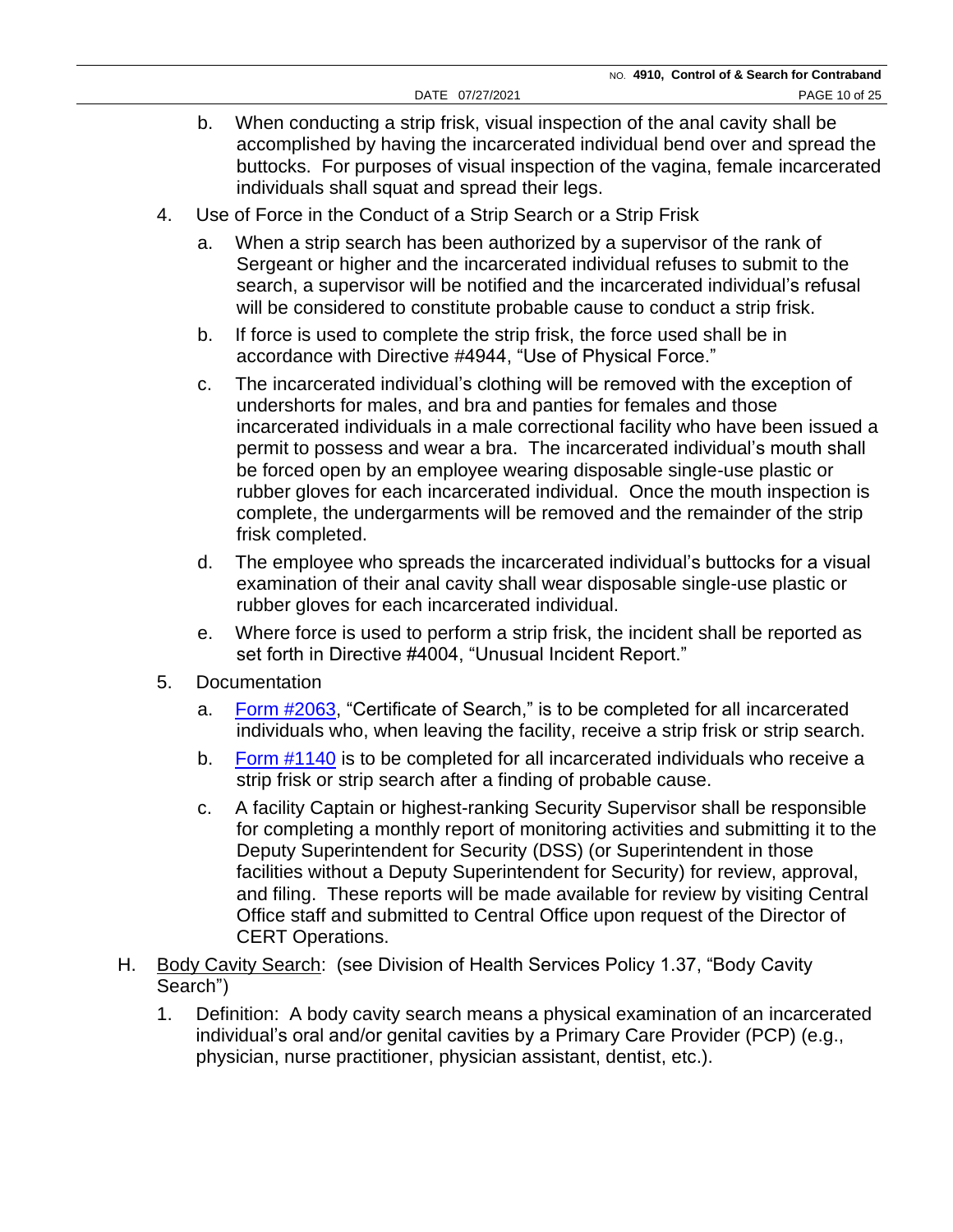- 2. Authorization
	- a. Single incarcerated individual: The Superintendent, Acting Superintendent, or facility Officer of the Day shall not authorize a body cavity search without having first been advised of all circumstances and will base the decision upon evaluation of those circumstances, with particular consideration of the intrusiveness of a body cavity search and only after obtaining approval from the Deputy Commissioner for Correctional Facilities and the Deputy Commissioner/Chief Medical Officer or designee.
	- b. More than one incarcerated individual: In instances when a body cavity search is requested or suggested for more than one incarcerated individual in a single incident, the Superintendent, Acting Superintendent, or the facility Officer of the Day must gain authorization from the Deputy Commissioner for Correctional Facilities and the Deputy Commissioner/Chief Medical Officer or, during non-business hours, the Departmental Officer of the Day.
	- c. The Deputy Commissioner for Correctional Facilities and the Deputy Commissioner/Chief Medical Officer, or the Departmental Officer of the Day, shall not authorize a body cavity search without having first been advised of all circumstances and will base the decision on evaluation of those circumstances, with particular consideration of:
		- (1) The intrusiveness of a body cavity search.
		- (2) The number of incarcerated individuals to be searched.
		- (3) The imminence and seriousness of the danger of the contraband.
		- (4) The likelihood that the contraband was secreted in the body cavities and has not been disposed of.
		- (5) The possible use of less intrusive searches, to either discover the contraband or a narrowing of the group to be searched.
- 3. Application: A body cavity search may be authorized only in circumstances where there are compelling reasons to believe that the incarcerated individual or incarcerated individuals to be searched have secreted contraband in an oral and/or genital cavity (rectal cavity searches will not be authorized), the nature of which constitutes a clear threat to the safety and security of the facility and/or a threat to the safety and well-being of any person. Compelling reasons are limited to:
	- a. A foreign object's presence is indicated by a metal detector but is not visible during a strip frisk.
	- b. A foreign object is observed to be present during a strip frisk.
	- c. Intelligence information possessed by facility administration and/or staff indicates the probability of the presence of contraband in the oral or genital cavities of the incarcerated individual or incarcerated individuals to be searched.
	- d. Probable presence of contraband in the body cavities of the incarcerated individual or incarcerated individuals to be searched is indicated by other observations such as unusual gait, indications of discomfort, particularly while walking or sitting, unusual posture, etc.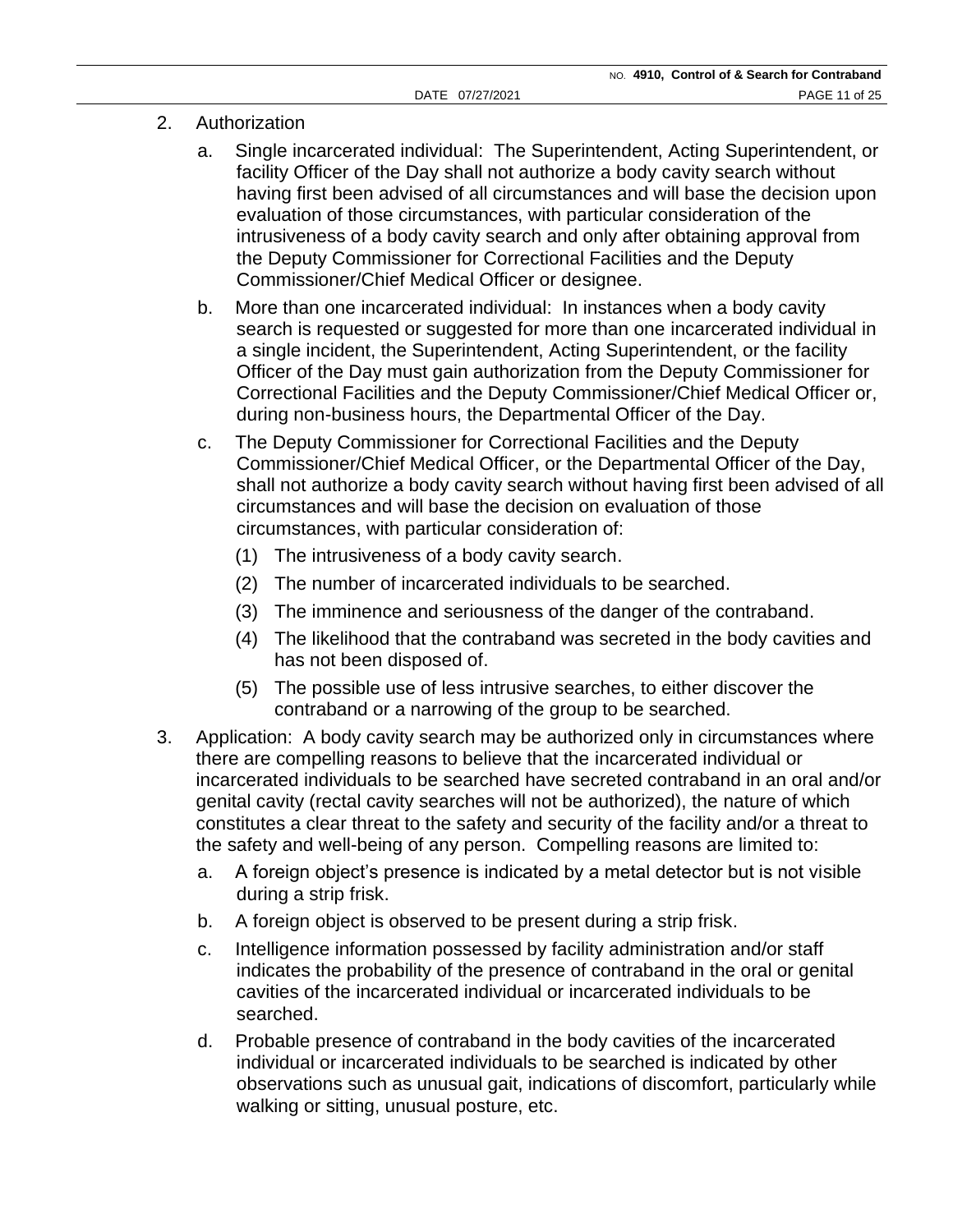- 4. Procedure
	- a. This search shall be conducted in accordance with professional standards and in compliance with the Health Services protocol regarding body cavity searches which provides, in pertinent part: this procedure shall be conducted by a PCP after approval by the Deputy Commissioner/Chief Medical Officer or designee. The examination must be accomplished in an appropriate examining room using acceptable aseptic techniques for such an exam (e.g., draping, positioning, explanation of the procedure to be performed, etc.). One Correction Officer of the same sex as the incarcerated individual must be present as a witness.
	- b. Prior to conducting a body cavity search, the PCP must explain the process to the incarcerated individual and the incarcerated individual must be given the opportunity to yield the contraband voluntarily. If the search is for a specific item which is voluntarily yielded, the search shall not continue. Force should not be used to complete a body cavity search.
	- c. Every precaution shall be taken to ensure as much privacy as is possible under the circumstances.
	- d. On all occasions that a body cavity search is conducted, the incident must be reported, through the unusual incident process under incident type #22, by specifying body cavity search, to the Department's Communication Control Center with the follow-up submission of the required Unusual Incident Report (see Directive #4004).
- I. Radiological Detection Search
	- 1. Definition: A radiological detection search means an internal search of the incarcerated individual's person via the use of equipment such as X-rays.
	- 2. Authorization: A radiological detection search will be performed only with the express authorization of the Superintendent, Acting Superintendent, or facility Officer of the Day, and only after consultation with the facility's Health Services Director or designee to ensure that such a search will not be injurious to the incarcerated individual's health.

The Superintendent, Acting Superintendent, or facility Officer of the Day shall not authorize a radiological detection search without having first been advised of all circumstances and will base the decision upon evaluation of those circumstances, with particular consideration given to the sensitivity of a radiological detection search.

3. Application: A radiological detection search may be authorized only in circumstances where there are compelling reasons to believe that the incarcerated individual or incarcerated individuals to be searched have secreted contraband in their bodies, the nature of which constitutes a clear threat to the safety and security of the facility and/or a threat to the safety and well-being of any person.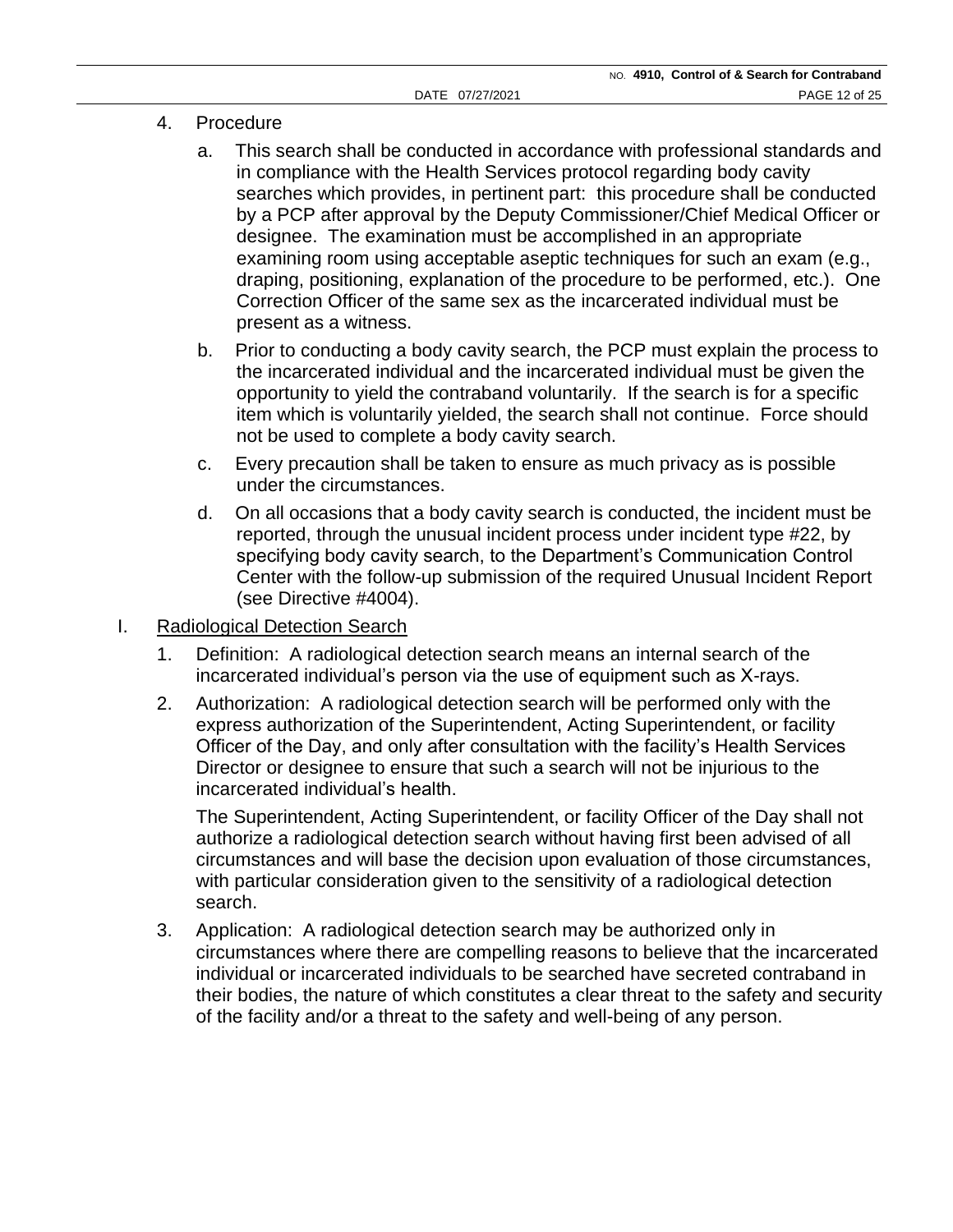- J. Native American Medicine Bag Search
	- 1. A Native American shall hold their medicine bag open for visual inspection by the Correction Officer. If the incarcerated individual is not present or if special security concerns exist (e.g., the Native American incarcerated individual refuses to open the medicine bag or threatens, assaults, or attempts to assault staff or other incarcerated individuals, or the incarcerated individual or the medicine bag pose a threat to the safety and security of the facility), then the medicine bag may be held open by the Chaplain. If the Chaplain is not available, the bag shall be secured by the Correction Officer in an area designated by the DSS until the Chaplain is present. If exigent circumstances exist, however, the Superintendent may authorize the search of a bag without a Chaplain, provided a Lieutenant or higherranking Officer is present when the bag is opened for visual inspection.
	- 2. A medicine bag may be scanned at any time with a metal or other electronic detector.
	- 3. The contents of a medicine bag may be tested for illegal substances if contraband is suspected, pursuant to the provisions of Directive #4938, "Contraband Drug Testing."

## **V. SITUATION SEARCHES**

- A. Transfer: When an incarcerated individual is transferred from one DOCCS facility to another, they will be strip frisked and subjected to a metal detector search at the facility from which they are being transferred. The Officer conducting the search shall file [Form](https://doccs.ny.gov/directives/Frm2063.pdf)   $\frac{\#2063}{\#2063}$ . In the absence of probable cause, the incarcerated individual will not be strip searched or strip frisked at the receiving facility. A metal detector search will be conducted by the receiving facility. If it becomes necessary to conduct a clothing exchange, the incarcerated individual will not be required to remove their underwear (undershorts-males/bra and panties-females/gender appropriate undergarments).
- B. Contact Visits: All incarcerated individuals in medium and maximum facilities shall be strip frisked and subjected to a metal detector search after a contact visit. They may not be strip frisked after non-contact visits (see also subsection V-I).
- C. Attorney Visits: Incarcerated individuals have the option of having non-contact visits with attorneys. In the absence of probable cause, no strip searches or strip frisks may be conducted after non-contact attorney visits.
- D. Special Housing Units (Disciplinary and/or Protective Custody) Frisks
	- 1. An incarcerated individual is to be strip frisked and subjected to a metal detector search on reception in the Special Housing Unit (SHU), disciplinary and/or protective custody, and, in accordance with subsection V-I, after visits. Form [#1140SHU,](https://doccs.ny.gov/directives/Frm1140S.pdf) "Report of Strip Frisk on Admission to SHU or MHU Cell/Room," must be completed.
	- 2. An incarcerated individual will be pat frisked and hand scanned with a metal detector before leaving the SHU or upon returning to the SHU from any activity within the facility.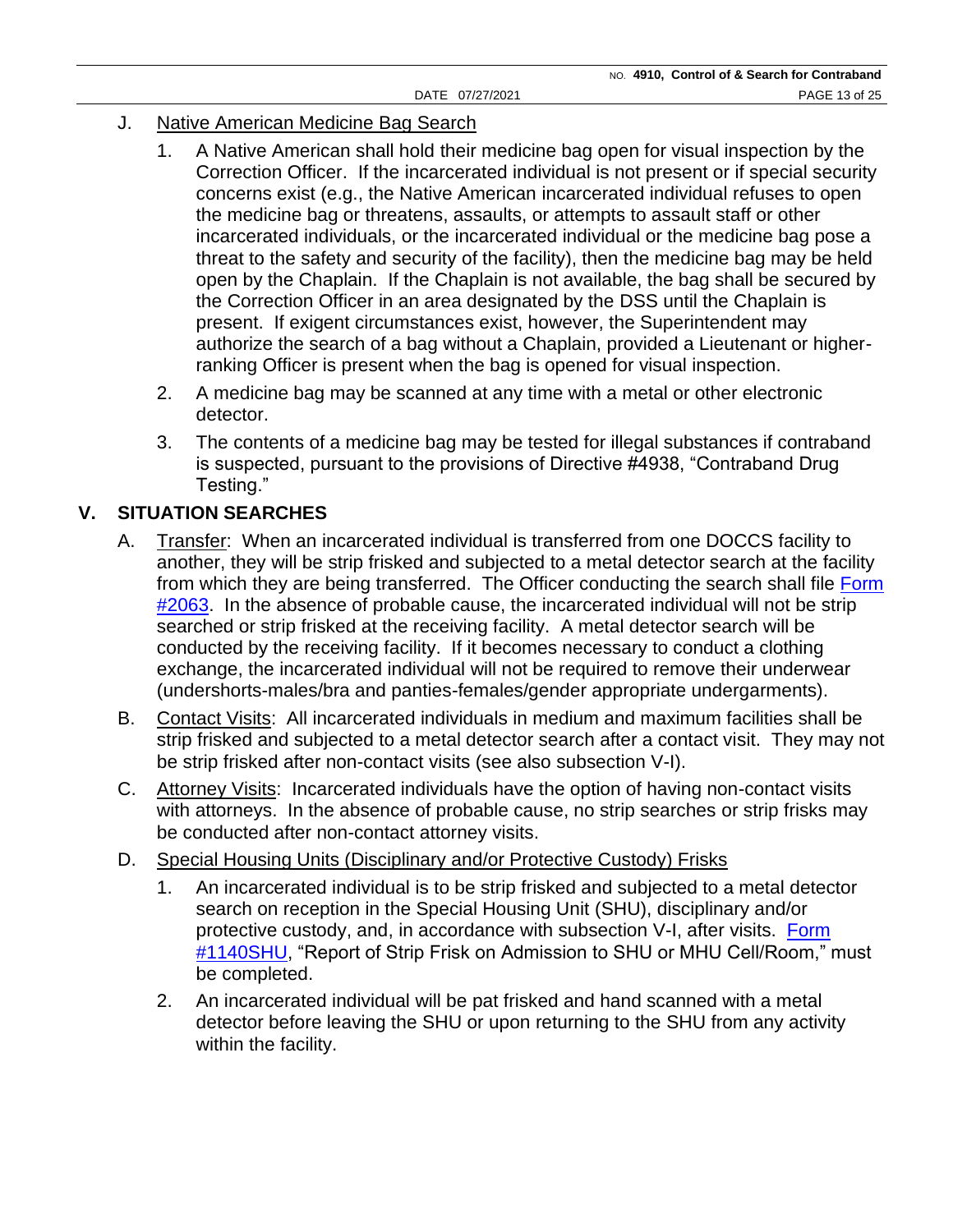- 3. When an incarcerated individual is transferred from one facility SHU to another facility SHU, they will be strip frisked on exiting the facility, but may not be strip searched or strip frisked upon entry to the receiving facility and/or its SHU in the absence of probable cause. If it becomes necessary to conduct a clothing exchange, the incarcerated individual will not be required to remove their underwear (undershorts-males/bra and panties-females and those incarcerated individuals in a male correctional facility who have been issued a permit to possess and wear a bra).
- 4. No other strip search or strip frisk of an incarcerated individual in a SHU may be conducted unless in accordance with other provisions of this directive.
- E. Restriction/Secure Units
	- 1. Incarcerated individuals admitted to restriction or secure units, who may be used at work release facilities or at other facilities for incarcerated individuals awaiting transfer, will be strip frisked and undergo a metal detector search. [Form](https://doccs.ny.gov/directives/Frm1140w.pdf)  [#1140WRF,](https://doccs.ny.gov/directives/Frm1140w.pdf) "Report of Strip Frisk on Admission Restriction/Secure Unit," will be completed for each event.
	- 2. Incarcerated individuals at work release facilities on restriction, who are placed off the unit because of an overflow, will be strip frisked and undergo a metal detector search upon their return to the restriction unit since they would have stayed in open housing overnight.
- F. Psychiatric Housing
	- 1. Each incarcerated individual admitted to an individual cell shall be subjected to a strip frisk (use [Form #1140SHU\)](https://doccs.ny.gov/directives/Frm1140S.pdf).
	- 2. An incarcerated individual placed on a Suicide Watch shall be subjected to a strip frisk regardless of the physical location of the Watch (use [Form #1140SHU\)](https://doccs.ny.gov/directives/Frm1140S.pdf).

NOTE: The Psychiatric Housing cell/room shall be thoroughly searched prior to and at the conclusion of the OMH admission. The Officer performing the search shall record the date, time, and findings in the logbook.

- 3. An incarcerated individual admitted to a dormitory or multiple occupancy housing unit may only be subjected to a strip frisk/strip search upon probable cause (use [Form #1140\)](https://doccs.ny.gov/directives/Frm1140.pdf).
- G. Release Without Correctional Supervision: An incarcerated individual may be strip frisked and subjected to a metal detector search upon return to a correctional facility from a period of temporary release, furlough, work release, etc. When leaving the facility, the incarcerated individual will not be strip searched or strip frisked.
- H. Escorted Trip
	- 1. Departure: Each incarcerated individual scheduled for an escorted trip shall be subjected to a strip frisk prior to departure.
	- 2. En route: While outside the facility, a Correction Officer may authorize or conduct a strip search or strip frisk upon a finding of probable cause only if a supervisor of the rank of Sergeant or higher is not present and a reasonable attempt has been made to contact a supervisor of the rank of Sergeant or higher. The Officer shall prepare [Form #1140.](https://doccs.ny.gov/directives/Frm1140.pdf)
	- 3. Return: Upon return, the escorting Officer shall contact a Sergeant or higherranking Officer to request authorization for a strip frisk or strip search if, during the outside trip, the escorting Officer has: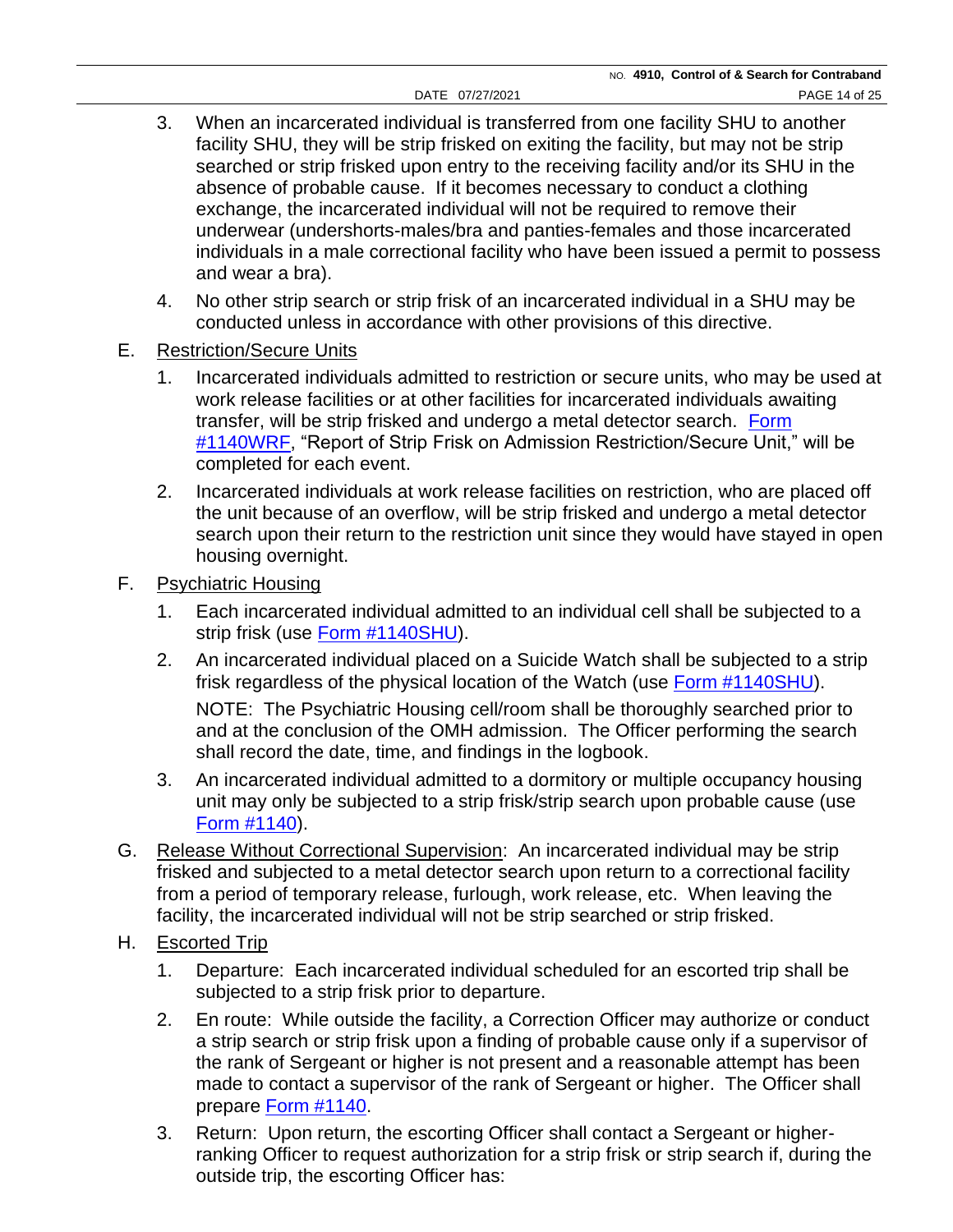- a. Lost sight of the incarcerated individual or their hand movements.
- b. Believes the incarcerated individual has contraband.

If the Sergeant or higher-ranking Officer directs a strip search or strip frisk for reasons a. and b., they shall prepare [Form #1140](https://doccs.ny.gov/directives/Frm1140.pdf) to document their authorization and the reason(s) for the search or frisk of the specified incarcerated individual.

I. Visits: For the purpose of this Section, a visit is defined as a meeting between an incarcerated individual and their family, friends, legal counsel, and any other authorized persons in an area designated for this purpose. Search procedures for visitors are set forth in Directive #4403 and Title 7 NYCRR Part 200.

NOTE: The visiting area is to be searched for contraband prior to visiting hours and after visiting hours before porters clean same. This search will be documented in the area logbook. Trash must be removed immediately after visitation to a secure area under direct supervision or by security staff.

NOTE: In female facilities where babies are in residence and, along with the mother, visit a third party, the infant will be searched in the same manner as the mother.

- 1. Maximum and Medium Security Facilities
	- a. Prior to a visit, an incarcerated individual is to receive a pat frisk. The incarcerated individual shall then either be passed through a walk-through detector or scanned thoroughly with a handheld metal detector. In addition, the BOSS chair may be utilized.
	- b. After a contact visit, an incarcerated individual shall be strip frisked. The incarcerated individual may not be strip frisked after a non-contact visit.
- 2. Minimum Security Facilities
	- a. An incarcerated individual shall receive a pat frisk and metal detector search before and after a visit in a minimum security facility.
	- b. An incarcerated individual may receive a strip frisk after a visit in a minimum security facility per authorization by a supervisor, rank of Sergeant or above.
- 3. Community-Based Facilities
	- a. An incarcerated individual shall not receive a pat frisk before a visit in a community-based facility unless so ordered by the Superintendent or designee.
	- b. An incarcerated individual shall receive a pat frisk and metal detector search after a visit in a community-based facility.
	- c. An incarcerated individual shall not receive a strip frisk after a visit in a community-based facility unless so ordered by the Superintendent or designee.
- J. Drug & Special Watches Temporary Isolation: This Section applies to those circumstances requiring the temporary isolation of an incarcerated individual when there is "probable cause" to believe that the incarcerated individual has either ingested a contraband item or inserted a contraband item into the rectal cavity.
	- 1. Authorization: Admission to temporary isolation shall only be authorized by the Superintendent, Acting Superintendent, DSS, or Officer of the Day.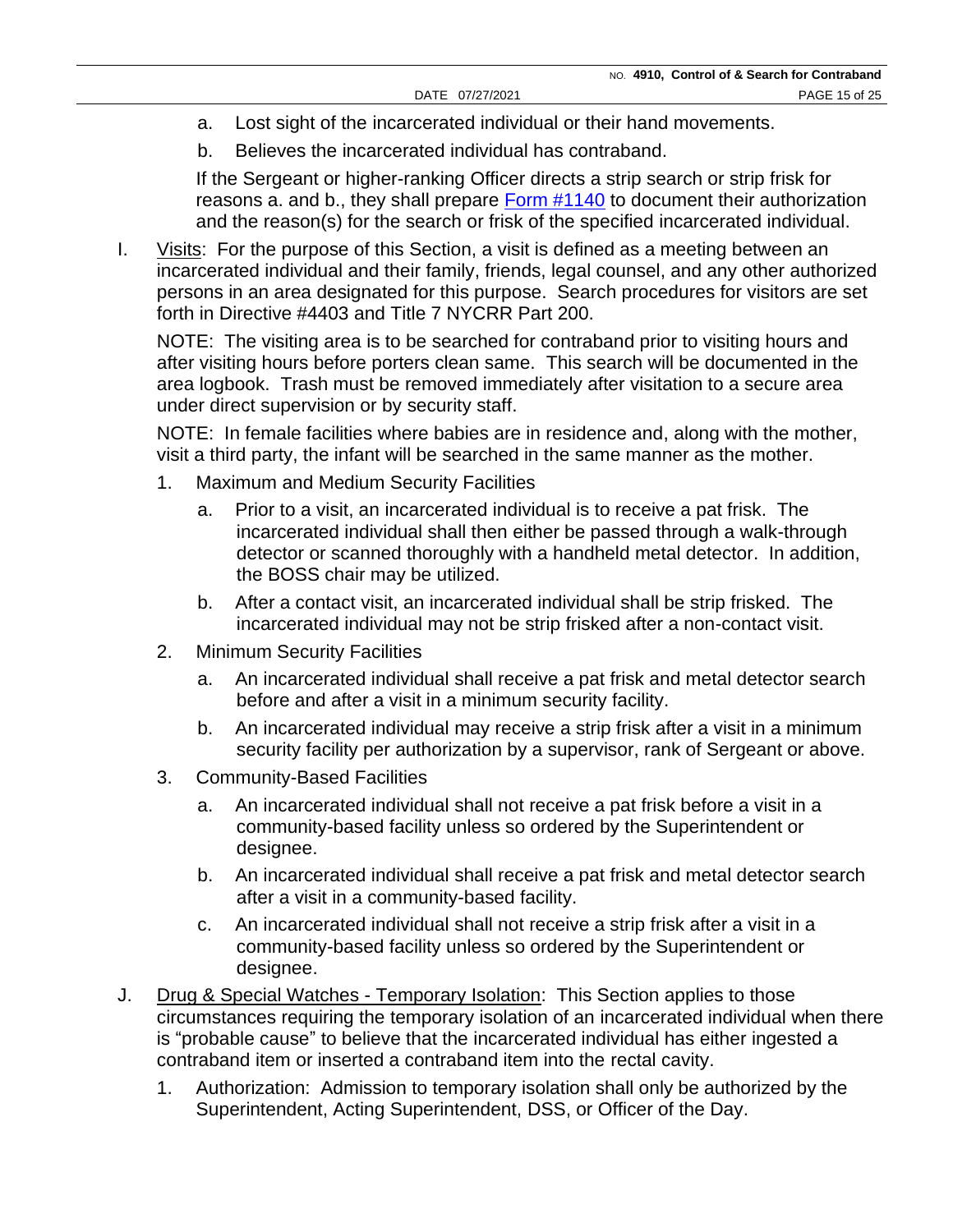- 2. Medical Notification/Evaluation: Prior to the start of a "Drug" or "Special Watch," the incarcerated individual shall be evaluated by a nurse. After evaluation, the nurse will notify the Facility Health Services Director (FHSD) or designee of their findings. If the FHSD or designee, and all other physicians, nurse practitioners, or physician assistants are not at the facility, the nurse will notify the on-call physician. Based on the information available and the nurse's findings, the on-call physician will decide if an in-person physician evaluation or telemed encounter is needed for further medical management prior to placement in temporary isolation.
- 3. Location: Each facility shall identify a cell(s) or room(s) for the purpose of placing a suspected incarcerated individual in temporary isolation on a Drug or Special Watch.

Such cell(s) or room(s) shall be located in an area designated by the Superintendent.

- 4. Furnishings
	- a. The cell(s) or room(s) will be furnished with a bed, mattress, pillow, bed linen, blanket, and a bedpan.
	- b. The incarcerated individual will not be permitted their personal clothing. They shall be provided with hospital clothing or:

| 1 set underwear                                                                                                                                                                                                                                                                                                                                     | 1 pair slippers |
|-----------------------------------------------------------------------------------------------------------------------------------------------------------------------------------------------------------------------------------------------------------------------------------------------------------------------------------------------------|-----------------|
| $\overline{1}$ , $\overline{1}$ , $\overline{1}$ , $\overline{1}$ , $\overline{1}$ , $\overline{1}$ , $\overline{1}$ , $\overline{1}$ , $\overline{1}$ , $\overline{1}$ , $\overline{1}$ , $\overline{1}$ , $\overline{1}$ , $\overline{1}$ , $\overline{1}$ , $\overline{1}$ , $\overline{1}$ , $\overline{1}$ , $\overline{1}$ , $\overline{1}$ , |                 |

1 pair pants or skirt 1 pair socks

1 shirt or blouse

c. The incarcerated individual shall be issued the following personal hygiene items:

| 1 bar hand soap | toothpaste and/or denture cleaner |
|-----------------|-----------------------------------|
| 1 toothbrush    | 1 hand towel                      |

- 5. Procedure
	- a. The water supply to the cell/room shall be turned off.
	- b. The incarcerated individual shall have the opportunity to use issued personal hygiene items either by being provided with a basin of warm water, the bar of soap, and hand towel, or being removed from the cell as directed and at intervals scheduled by the DSS, at a minimum, five times per day, as follows: approximately 30 minutes prior to service of each meal; once at the beginning of tour 1 (nights), and once during tour III (evenings). Furthermore, upon request of the incarcerated individual following urination and/or defecation. Each time the incarcerated individual is provided water, it needs to be documented in the unit logbook.
	- c. The Drug/Special Watch room shall be thoroughly searched prior to and at the conclusion of the Watch. The person performing the search shall record the date, time, and findings in the Drug/Special Watch Logbook.
	- d. The incarcerated individual shall be subjected to a strip frisk prior to entering the Drug/Special Watch cell/room (use [Form #1140\)](https://doccs.ny.gov/directives/Frm1140.pdf).
	- e. The incarcerated individual shall remain isolated for a period not to exceed 48 hours unless: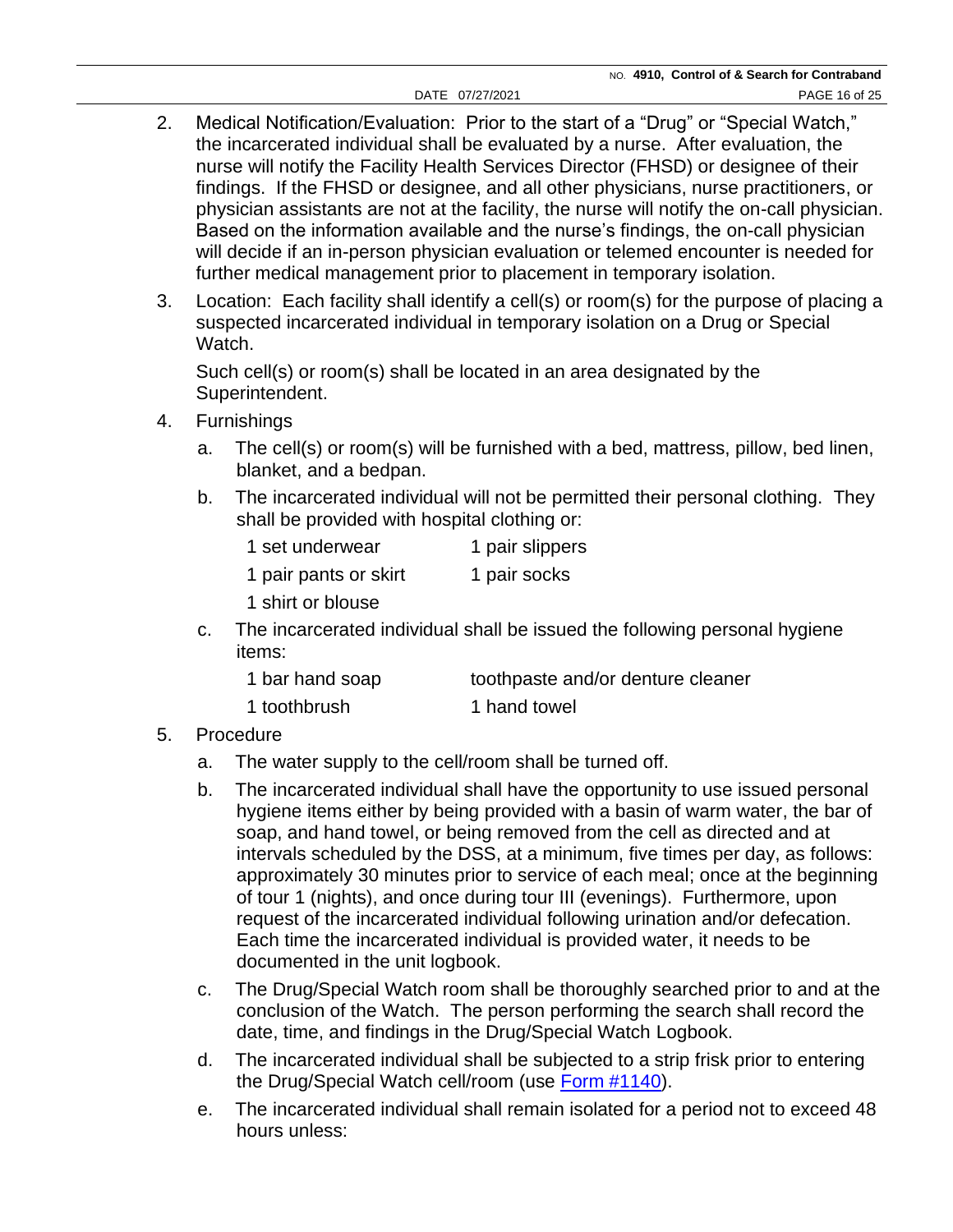- (1) A defecation containing contraband occurs, in which case the incarcerated individual will be retained until two negative defecations occur.
- (2) Two negative defecations do not occur within 48 hours, in which case the incarcerated individual will be retained until two negative defecations occur.
- (3) A radiological detection search conducted pursuant to Section IV-I of this directive indicates the presence of a contraband item which remains in the incarcerated individual's body. In this case, the temporary isolation may continue for up to seven days with the written approval of the Superintendent or designee, and the FHSD or designee will be notified.
- f. In any case where the temporary isolation period exceeds 24 hours, a DOCCS Health Services nurse shall visit the incarcerated individual at least once every 24 hours. A complete set of vital signs and patient evaluation will be done and documented in the Ambulatory Health Record (AHR). Any abnormal findings will be reported to the FHSD or designee, or "on-call" physician. A facility physician, nurse practitioner, or physician assistant will evaluate the incarcerated individual in person, every three days, and document findings in the AHR.
- g. A chronological log shall be maintained which shall include, but not be limited to, visits by medical and/or other staff, negative defecation, defecation containing contraband, Unusual Incidents, or an incident relative to the situation.
- h. [Form #2147,](https://doccs.ny.gov/directives/Frm2147.pdf) "Drug/Special Watch Isolation Report," shall be completed in duplicate upon conclusion of the incarcerated individual's temporary isolation. The original shall be forwarded to the Superintendent and a copy to the guidance and counseling folder.
- i. Instructions: The Officer assigned to supervise Drug/Special Watch will instruct the incarcerated individual that upon urination and/or defecation, they are not to wipe themselves nor reach around to touch their rectal/genital area until they pass the bedpan, with defecation sample, to the Officer for inspection.

The Officer will then give the incarcerated individual a clean bedpan and toilet paper and hygiene materials (basin of warm water, hand soap, and hand towel) for use. Once those items are returned, the Officer is responsible for searching the fecal matter (defecation sample) for contraband. The Officer shall wear rubber gloves and search for contraband using a tongue depressor or other facility approved method. If contraband is found, it shall be processed in accordance with Directive #4910A.

# **VI. SEARCHES OF FACILITY SPACES**

# A. Definitions

- 1. Cell: Secure room utilized to house an incarcerated individual or multiple incarcerated individuals.
- 2. Gallery: Common area located immediately in front of cells.
- 3. Catwalk/Pipe Chase: A narrow, sometimes elevated pathway behind, or adjacent to, cells utilized to access plumbing/electrical utilities and/or block windows. These areas may provide access to a secure control; console or post.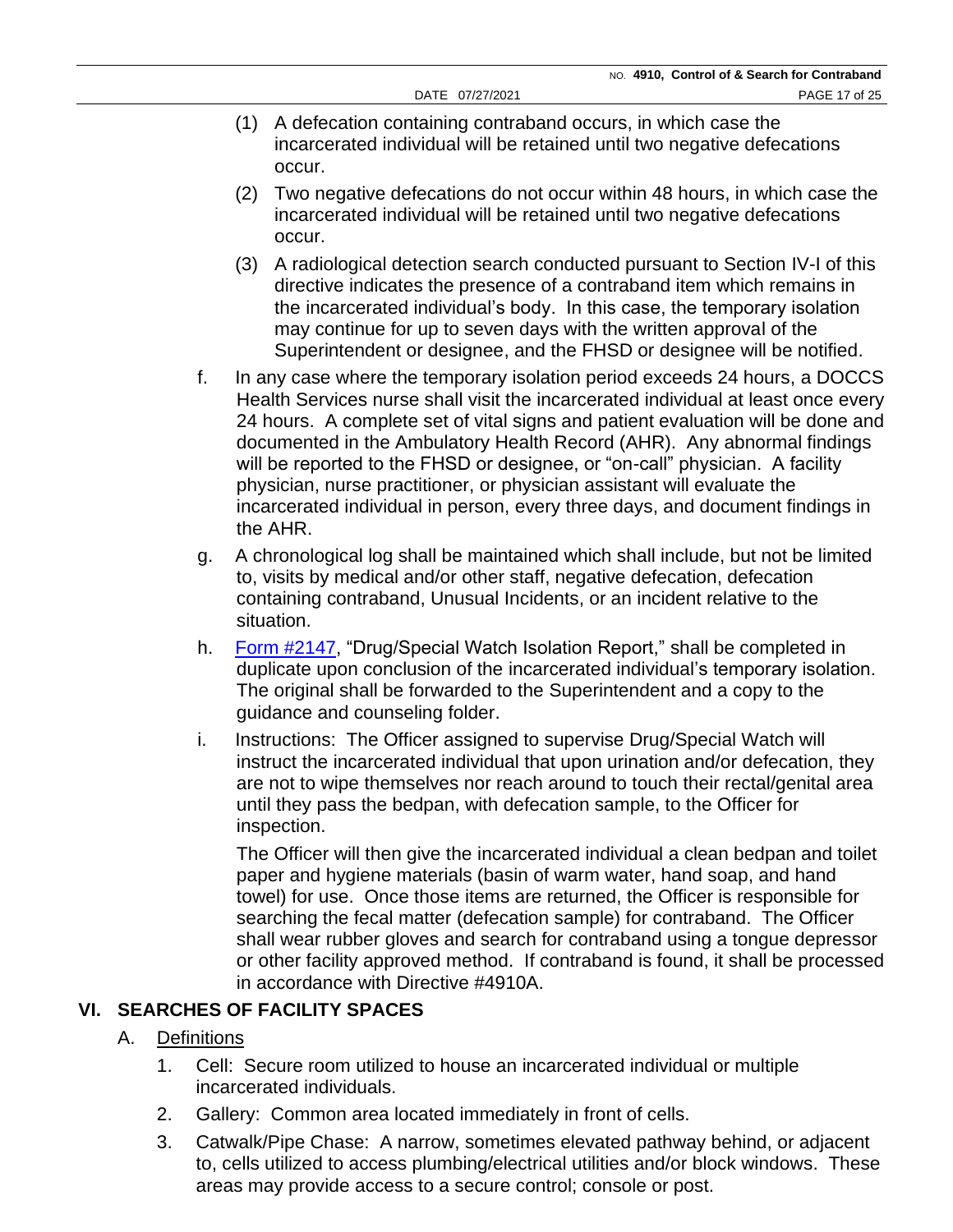- 4. Block: A large area of the facility comprised of a group or cluster of single and/or multiple occupancy cells.
- 5. Control Console: A secure, self-contained unit designed to maintain the security of the facility.
- 6. Employee Post: Any area of the facility to which an employee is assigned and/or is present.
- 7. Incarcerated Individual Work Station: Any area in the facility where an incarcerated individual is assigned to work.
- 8. Tunnel: Subterranean enclosed pathway below any portion of a facility which leads to another area of the facility, including utility pathways.
- 9. Attic: Area above any portion of a facility between the occupied space/spaces and the actual roof/roofs of any portion of the facility.
- 10. Basement: Area below any portion of a facility between the occupied space/spaces and the foundation floor/floors of any portion of the facility.
- 11. Search: To examine a place, area, person, or object carefully in an attempt to find something or someone missing or concealed.

#### B. Routine/Scheduled Searches

1. Routine Block Searches: A routine block search is an area search involving incarcerated individual living quarters in which housing units (e.g., a tier of cells, company, pod, etc.) are periodically searched in accordance with a schedule issued by the DSS or equivalent.

During a routine block search, each incarcerated individual present may be strip searched and subjected to an inspection of their mouth, ears, hair, hands, armpits, and feet.

During such searches, a supervisor will make rounds of each gallery or housing unit area upon completion of that area being searched to determine if any complaints exist. The supervisor will document their round/inspection in the unit logbook. Documentation by the supervisor will be made in red ink.

2. Routine Area Searches: A routine area search is an area search of a specified area of a facility to promote the safety and security of the facility (e.g., shop area, kitchen, mess hall, etc.).

NOTE: Religious areas are to be searched in accordance with Section VI-E.

A routine area search may be authorized by the facility Superintendent. However, a similar search of a smaller area of the facility, such as a shop, recreation yard, etc., may be authorized by the DSS.

When a routine area search has been authorized, the Superintendent must ensure that it is carried out by designated correctional personnel under close supervision. It should be scheduled to minimize disruption of regular operations, absent of incarcerated individuals, and be accomplished in the shortest time possible. However, if incarcerated individuals are present, they will be pat frisked and may also be scanned with a handheld metal detector.

NOTE: Strip searches or strip frisks may not be conducted without the expressed consent of the Deputy Commissioner for Correctional Facilities (see subsection VI-C-3).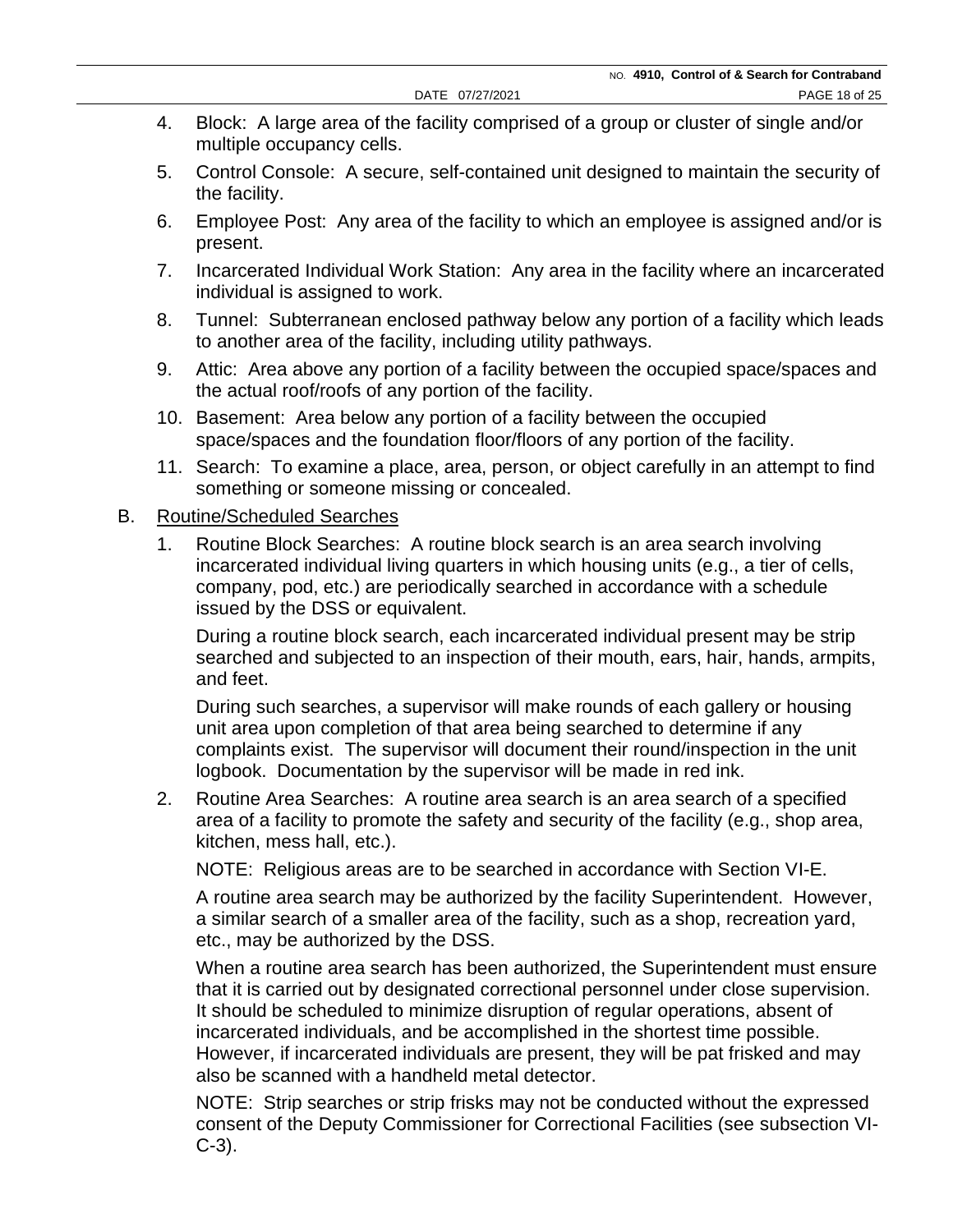3. Routine Cell Searches: Each day, the living quarters of a number of incarcerated individuals in each housing unit will be searched by correctional employees in accordance with a schedule issued by the DSS or equivalent. This schedule will ensure that each incarcerated individual's cell, cube, or room is randomly searched a minimum of once during a 60-day cycle. The time of cell searches must be varied so as not to establish a predictable pattern. Cell searches will be thorough and include bar and hammer examinations; vent and toilet inspections; sink inspections; and wall, ceiling, floor, and window integrity checks.

Incarcerated individuals present shall be pat frisked and may also be scanned with a handheld metal detector.

- 4. Security Inspections: Regular inspections are considered fundamental in the proper maintenance of secure correctional facilities. The utmost vigilance will be exercised while conducting security inspections of all areas including, but not limited to, incarcerated individual living quarters, catwalk/pipe chases, basements, attics, and tunnels. Careful attention shall be given to ensure the integrity of:
	- a. Bars
	- b. Gates
	- c. Fences
	- d. Windows
	- e. Locks/locking mechanisms
	- f. Interior/exterior/perimeter walls
	- g. Floors
	- h. Ceilings
	- i. Secure cabinets
	- j. Vents
	- k. Security screens
	- l. Lighting/plumbing fixtures
	- m. Grates
	- n. Manhole covers

Additionally, staff, while conducting routine duties such as security rounds, cell searches, counts, etc., should remain vigilant as to detect anything out of the ordinary such as, but not limited to:

- a. Obstructed areas
- b. Damaged/cracked walls, floors, and ceilings
- c. Discolored walls and ceilings
- d. Cell door integrity

NOTE: Cell door integrity must be accomplished when conducting the count by the Officer pushing and pulling on each cell door to ensure it is locked and secure. This will supplement the electronic verification indicator lights, if so equipped.

During the physical inspection of these items and areas, a Department-issued rubber mallet and/or baton will be utilized to assist in the thorough examination. All staff are responsible to ensure that any obvious or suspected breaches of security are reported immediately to a Security Supervisor.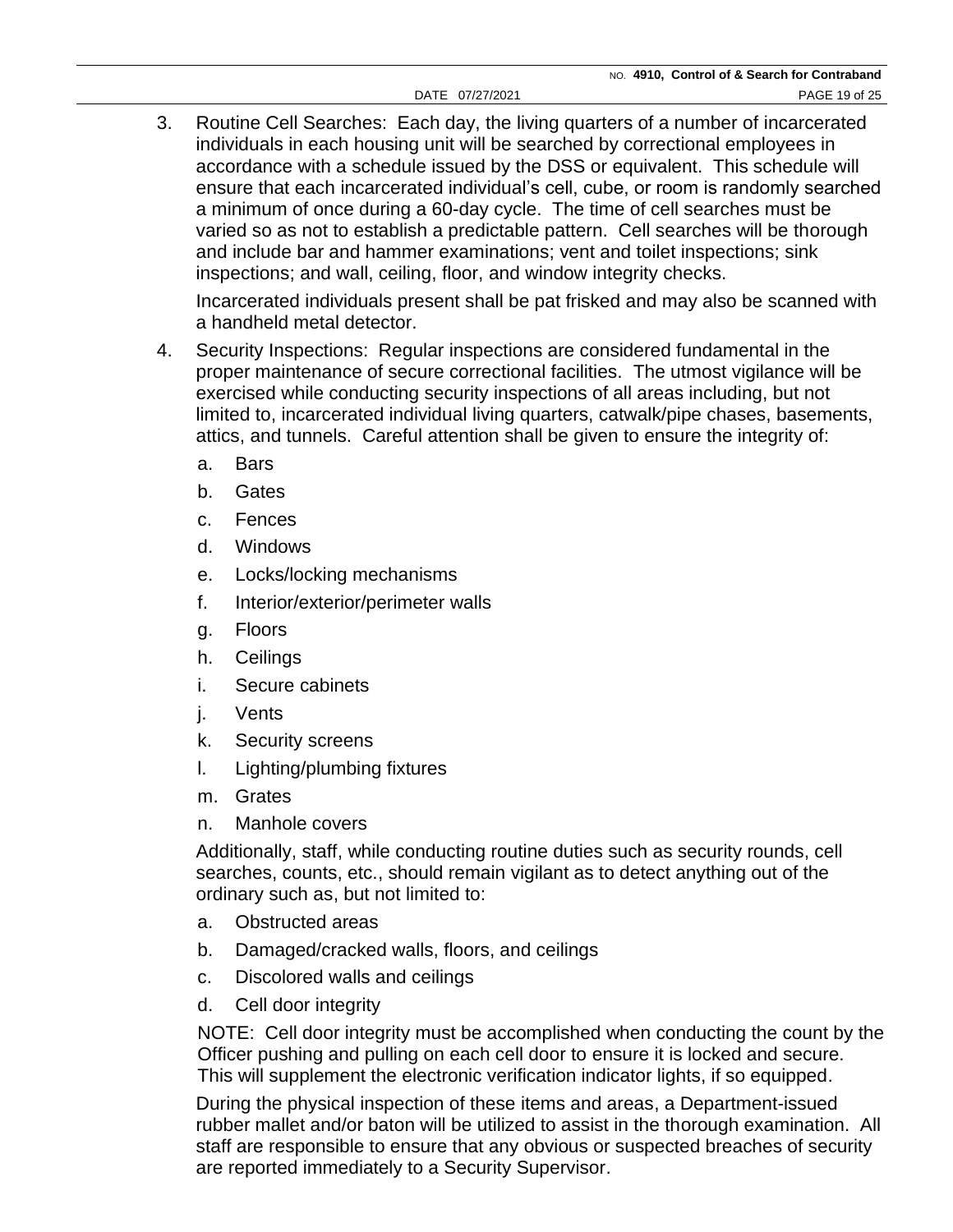- 5. The DSS will establish a schedule for security inspections of facility:
	- a. Catwalk/Pipe chases weekly
	- b. Basements monthly at a minimum
	- c. Attics monthly at a minimum
	- d. Tunnels monthly at a minimum
	- e. Manhole covers/Drainage gate monthly at a minimum
	- f. Cell integrity check weekly

NOTE: Each Security Supervisor will physically report to one of their assigned areas of responsibility for the inspections identified. This supervisor will observe security staff performing the inspections and ensure that proper procedures are followed. The Security Supervisor will indicate in the unit logbook their presence for the inspection, and sign the logbook indicating that the inspection was observed. These inspections must be recorded in the Watch Commander's Logbook. The supervisor will report this inspection on [Form #4001B,](https://doccs.ny.gov/directives/4001B.pdf) "Daily Security Supervisor Report," for submission to the Watch Commander, who will ensure this report is forwarded to the DSS for review and retention.

Additionally, the DSS shall establish a schedule for security inspections of incarcerated individual living quarters and security control points to ensure that all security apparatus and living quarters' equipment are present, intact, and functional. Such inspections will occur at a minimum once per week. The time and day of the inspections must be varied so as not to establish a predictable pattern. Any contraband observed in incarcerated individual living quarters or concealed in cell equipment will be immediately confiscated by the Officer performing the search and properly processed. The results of each security inspection will be reported in writing to the Superintendent.

- 6. The facility DSS shall coordinate with the Director of CERT Operations to establish a schedule for security inspections of facility tunnels to be conducted, on a quarterly basis, by members of CERT Teams not assigned to the facility.
- 7. Random Workstation Searches: Each day, the assigned workstations of a number of incarcerated individuals in each industry area will be searched by security staff in accordance with a schedule issued by the DSS or equivalent. This schedule will ensure that each workstation is randomly searched weekly at a minimum.

#### C. Unscheduled/Response-Type Searches

1. Area Searches: Area search means a large specified area of a facility is to be searched due to an incident or series of incidents (e.g., shop area, kitchen, mess hall, and housing unit).

An area search may be authorized by the facility Superintendent. A similar search of a smaller area of the facility, such as a shop, a tier of cells, recreation yard, etc., may be authorized by the DSS.

When an area search has been authorized, the Superintendent must ensure that it is carried out by designated correctional personnel under close supervision. It should be scheduled to minimize disruption of regular operations and be accomplished in the shortest time possible.

Incarcerated individuals present shall be pat frisked and may also be subjected to a metal detector search.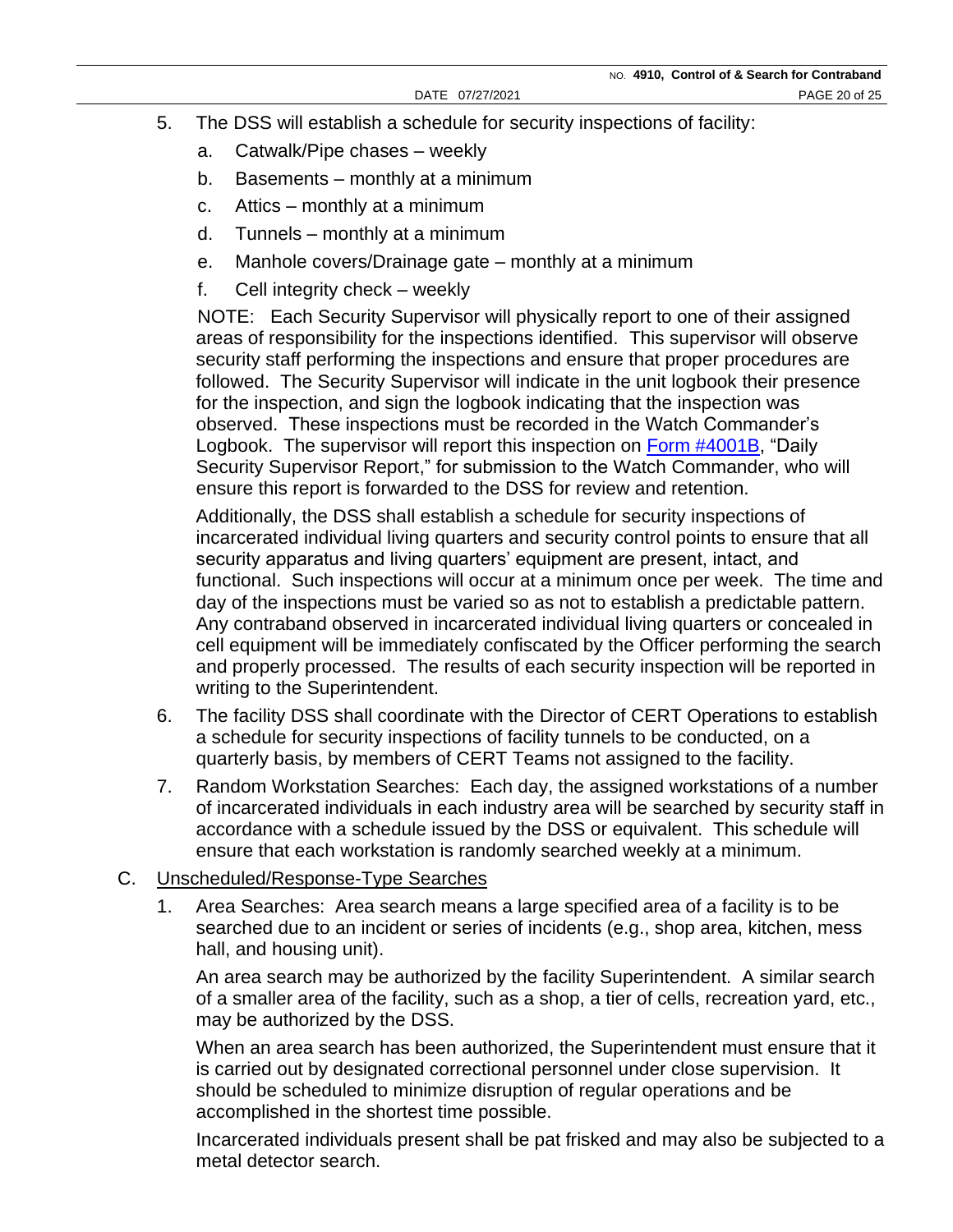NOTE: Strip searches or strip frisks may not be conducted without the expressed consent of the Deputy Commissioner for Correctional Facilities (see subsection VI-C-3).

- 2. Overall Facility Search: Overall facility search means the search of the entire facility. An overall search of a facility may be undertaken only after the Superintendent consults with the Deputy Commissioner for Correctional Facilities. After consultation, the Superintendent will then electronically submit this request via email to the Deputy Commissioner for Correctional Facilities. The request and rationale for an overall facility search must be clearly delineated by the Superintendent and shall be directly related to the facility's safety, security, and operations. The Deputy Commissioner for Correctional Facilities will consider the request and provide a written response after consultation with the Commissioner. If the request is approved, the Superintendent shall also notify the Deputy Commissioner and Chief of the Office of Special Investigations (OSI), who will then direct OSI staff to report to the facility to observe the search. In the absence of exigent circumstances, an overall facility search will not commence prior to the arrival of OSI staff.
- 3. Search in Response to Major Threat: In response to a major threat to the security of a facility, the Commissioner or the Deputy Commissioner for Correctional Facilities may authorize an overall or area search and a strip frisk of the incarcerated individuals present.

NOTE: Only the Commissioner or Deputy Commissioner for Correctional Facilities can authorize the strip frisk or strip search of a group of incarcerated individuals in conjunction with an overall or area search. If the Superintendent finds probable cause, they shall request approval to conduct this search/frisk from the Deputy Commissioner for Correctional Facilities. If the request is approved, the Superintendent shall also notify the Deputy Commissioner and Chief of OSI, who will then direct OSI staff to report to the facility to observe the search in response to a major threat. In the absence of exigent circumstances, a search in response to a major threat will not commence prior to the arrival of OSI staff.

Example of a "major threat": An incarcerated individual is stabbed on a gallery or in a dormitory. In the aftermath of the incident, the gallery is sealed off and the facility requires all incarcerated individuals to be strip frisked to search for weapons.

4. Unscheduled Cell Searches: An unscheduled search of the living quarters of an incarcerated individual shall be conducted only when there is a reasonable suspicion that contraband is contained in the housing unit.

Such search must be authorized by a supervisor except when there are reasonable grounds to believe that a search is immediately necessary to prevent death, injury, or the destruction of contraband. In this situation, the employee may conduct the search and then submit a written report to their supervisor explaining the urgency of the search and its results.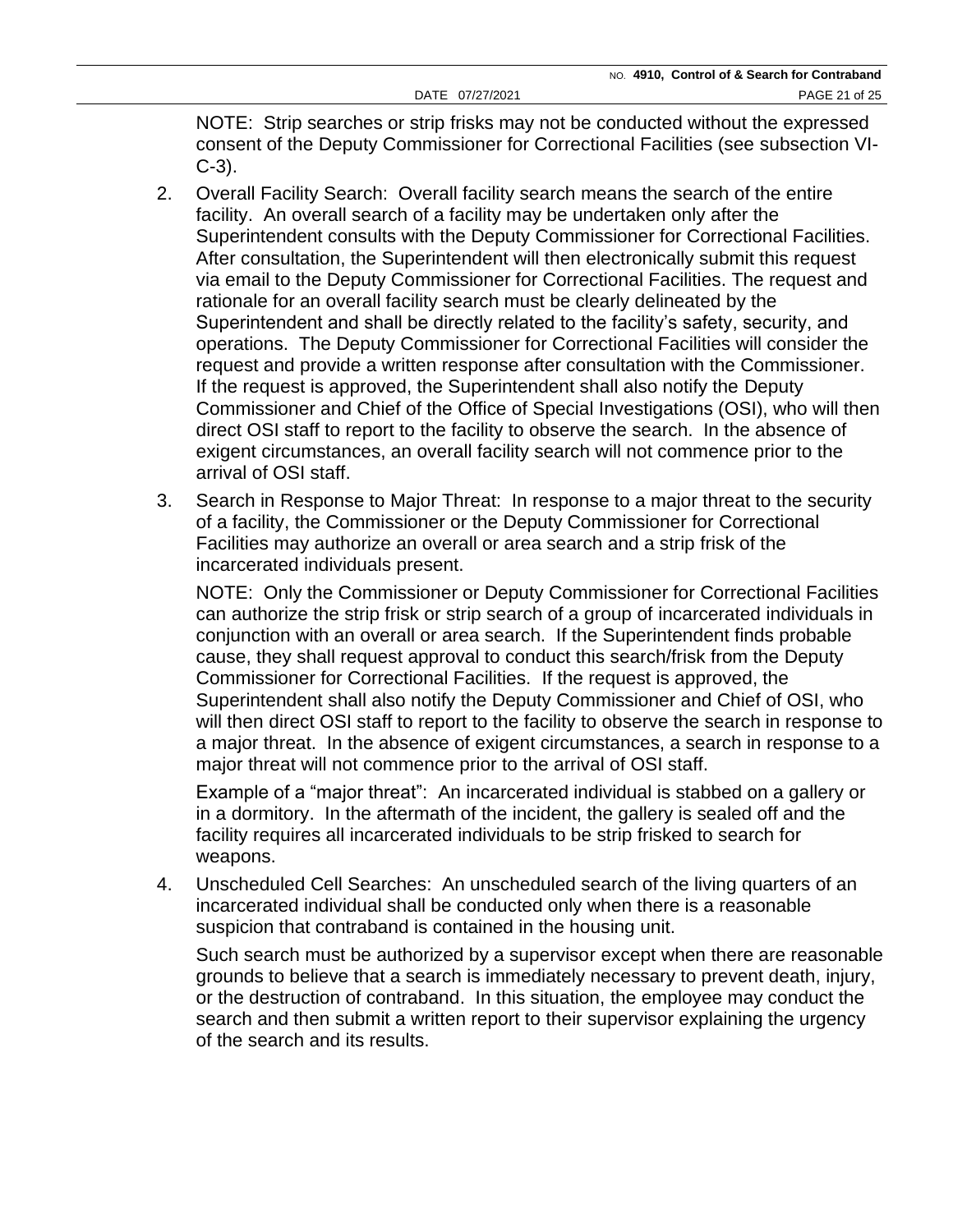#### D. Placement of Incarcerated Individuals

1. General Confinement: The search of a general confinement housing unit may be conducted with or without the incarcerated individual being present. If the incarcerated individual is removed from quarters prior to the search, they shall be placed outside the immediate area to be searched but allowed to observe the search. However, if, in the opinion of a supervisory security staff member, the incarcerated individual presents a danger to the safety and security of the facility, the incarcerated individual shall be removed from the area and not allowed to observe the search.

NOTE: When an incarcerated individual is removed and not allowed to observe the search, the security supervisor making this determination will document the reason for their determination in the area logbook and in a memorandum to the Watch Commander.

NOTE: If an incarcerated individual is being moved to a different housing location (within the same or another facility) or released (temporarily or permanently), the packing up of property by staff incident to that move or release shall not be deemed a search for purposes of this subsection. The incarcerated individual need not be present to observe the pack up.

2. Special Housing: The search of a SHU cell shall be conducted with the incarcerated individual removed from the cell for the duration of the search. The incarcerated individual shall be placed in a vacant cell and not allowed to carry anything. If a vacant cell is not available, the incarcerated individual is to be taken to a secure area and held for the duration of the search.

NOTE: Incarcerated individuals assigned to a double cell at Five Points CF, Upstate CF, or any SHU 200 must be removed from the cell, not placed in the cell exercise area.

E. Religious Areas: Prior to beginning any search in a facility religious area (Protestant Chapel, Catholic Chapel, Mosque, Native American group locker, etc.), the supervisor in charge of the search will ensure that a member of the facility Ministerial Services staff is physically present to properly safeguard legitimate religious artifacts. If an emergency condition exists, the Superintendent may authorize the search of the facility religious area without the presence of the facility Ministerial Services staff; however, a Lieutenant or higher-ranking Officer must be present.

The supervisor in charge of the search shall maintain open communication with the Ministerial Services representative throughout the duration of these area searches.

Whenever the representative of Ministerial Services and the supervisor in charge are unable to agree on procedural matters, it shall be the responsibility of the supervisor to contact the DSS for resolution.

- F. Searches of Quarters and Property
	- 1. The search of an incarcerated individual's living quarters shall be thorough and orderly. All State and personal property shall be examined carefully. Staff should remain vigilant as to detect any abnormalities, including, but not limited to, obstructed areas, damaged/cracked/discolored bars, gates, windows, walls, floors, ceilings, light fixtures, plumbing, and vents. A Department-issued rubber mallet and/or baton will be utilized to accomplish this task.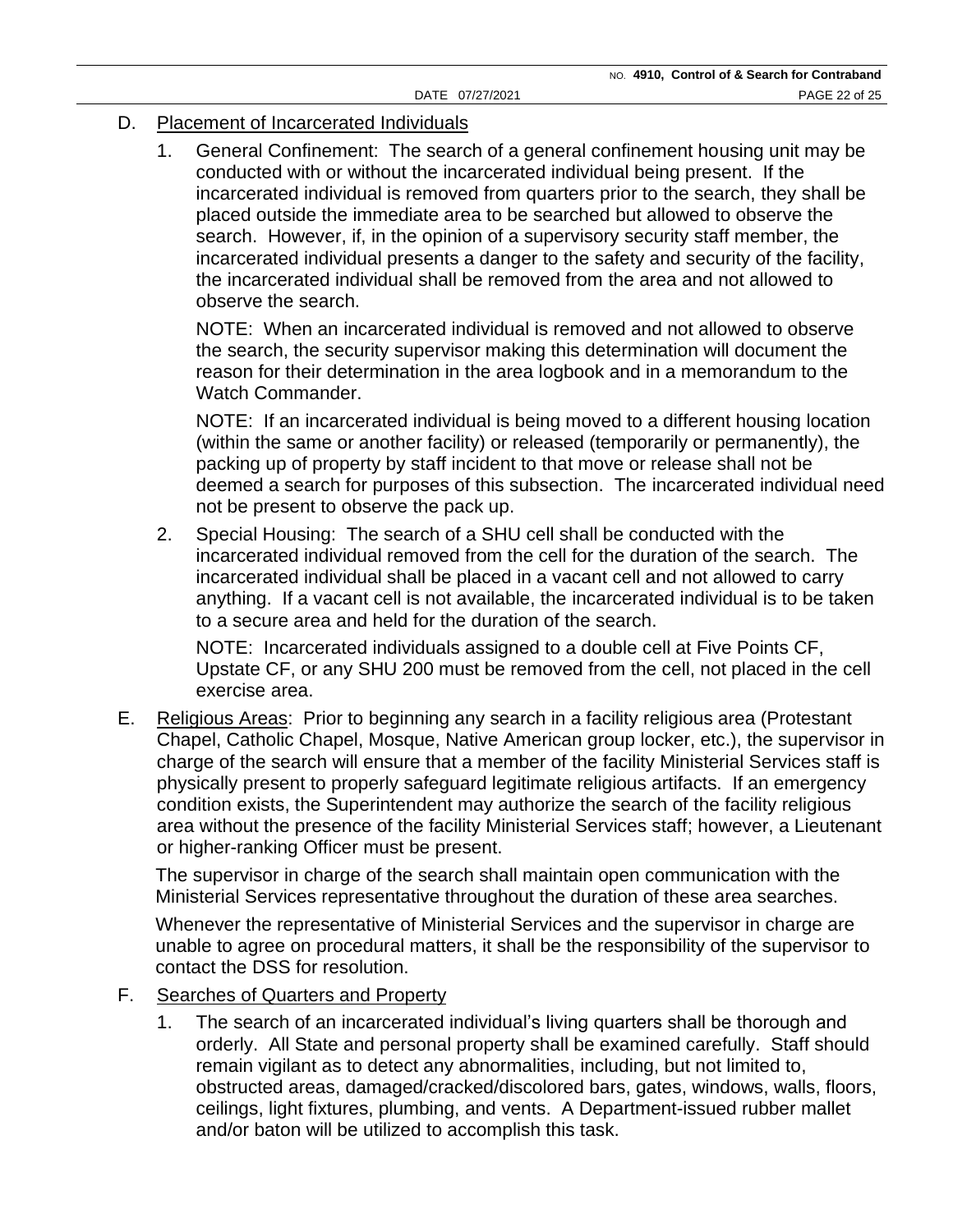- 2. Care and caution shall be taken to avoid damage or destruction to property. Every effort shall be made to leave the living quarters in the same condition they were prior to search. If possible, items are to be returned to the approximate position in which they were found or placed in an orderly fashion on the bed. If an incarcerated individual's property is damaged, the employee conducting the search shall report it to their supervisor in writing, with a copy to the Deputy Superintendent for Administrative Services.
- 3. All searches of religious items shall be conducted in such a manner as to respect their religious significance. A Native American's medicine bag shall only be searched in accordance with subsection IV-J.

Whenever the religious authenticity of an item found in an incarcerated individual's cell is questioned, its authenticity shall be verified by a member of the facility's Ministerial Services staff.

4. All contraband items found shall be processed in accordance with Directive #4910A. If no item has been confiscated and no misbehavior report written, that fact should be indicated on [Form #2077,](https://doccs.ny.gov/directives/Frm2077.pdf) "Cell Frisk/Contraband Receipt," and a copy provided to the incarcerated individual.

NOTE: False statements made herein are punishable as a Class A misdemeanor pursuant to Section 210.45 of the Penal Law of the State of New York. In addition to the potential criminal charges, knowingly making a false statement could lead to Departmental disciplinary action.

- G. Documentation
	- 1. Unit Logs: The Officer in charge of an incarcerated individual housing unit shall maintain a log for recording searches of incarcerated individual living quarters, to include housing unit common areas such as showers, bathrooms, day rooms, slop sinks, storage area, telephone, etc. This log shall include:
		- a. Name and number of the incarcerated individual whose living quarters is searched.
		- b. Date and time of the search.
		- c. Names of Officers conducting the search.
		- d. List of contraband found.
		- e. Name of supervisor authorizing the search.
		- f. List of any State or incarcerated individual property damaged.
		- g. Cell integrity items including, but not limited to, walls, floors, ceilings, sinks, vents, and bars, have been inspected. An entry will also be made indicating any deficiencies noted.
		- h. It is the duty of the Sergeant assigned to an incarcerated individual housing area to make weekly inspections of these logs to ensure that all scheduled and unscheduled cell/cube searches are being completed and properly logged.

The housing area Sergeant is to sign their name in red ink on the line after the last entry made at the time of their check and date same. These inspections must be indicated on [Form #4001B.](https://doccs.ny.gov/directives/4001B.pdf)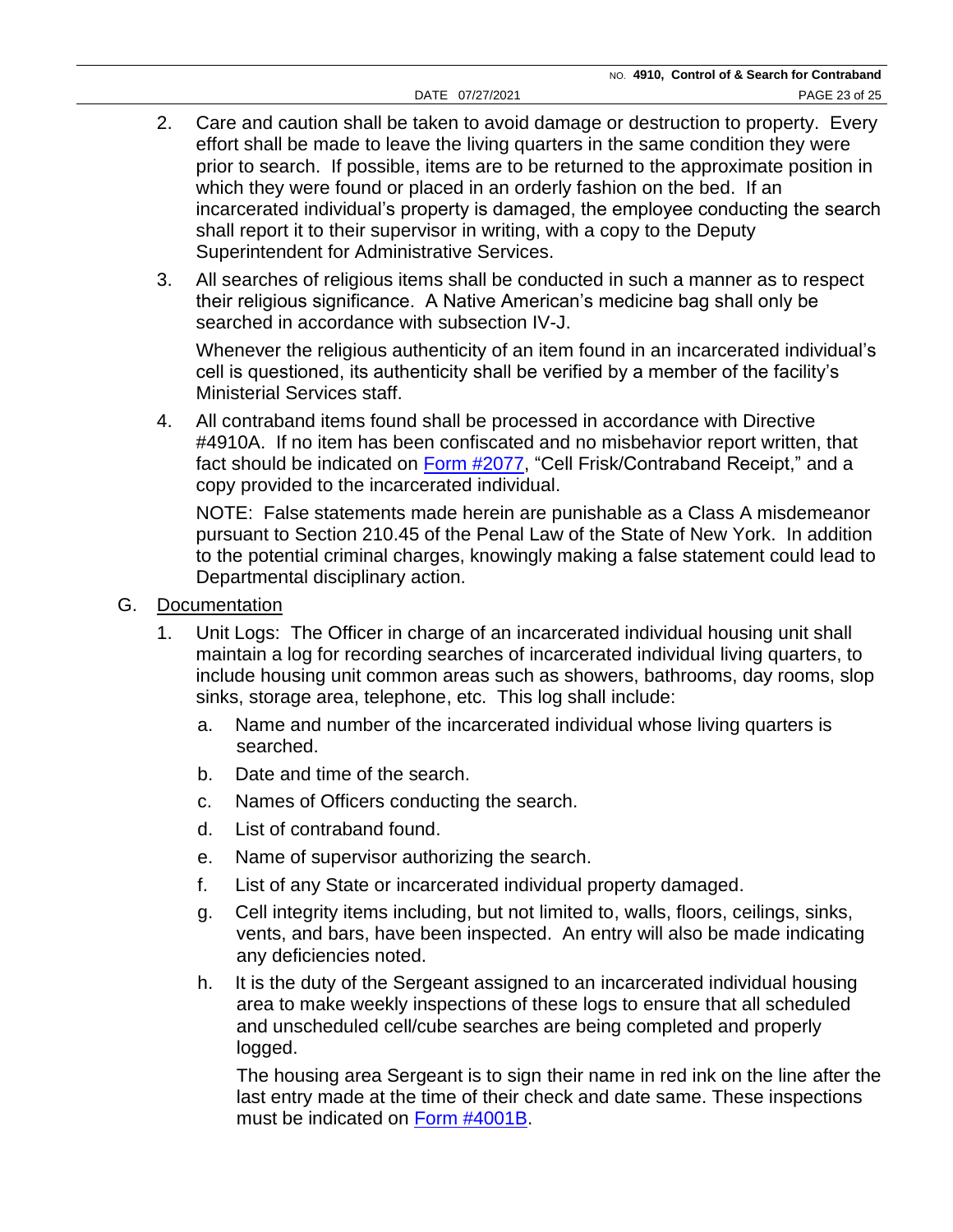- 2. The location of any area or overall search will be documented in a separate logbook maintained by the DSS. The date, time, location, Area Supervisor in charge of the search, and the results of the search must be included.
- 3. Reports of Findings: In addition to log entries and reviews required above and by Directive #4091, "Logbooks," the findings of overall or area searches are to be documented and promptly reported to the Superintendent. Findings of overall searches shall also be promptly reported to the Deputy Commissioner for Correctional Facilities.
- **VII. CONTRABAND/EVIDENCE-HANDLING/DISPOSITION**:See Directive #4910A for the necessary guidelines to be followed for the Contraband/Evidence Management Program.All recovered contraband, serious/dangerous or otherwise, shall be documented based upon the type of the contraband and the circumstances under which it was discovered (see Attachment A, "Contraband Recording/Logging").